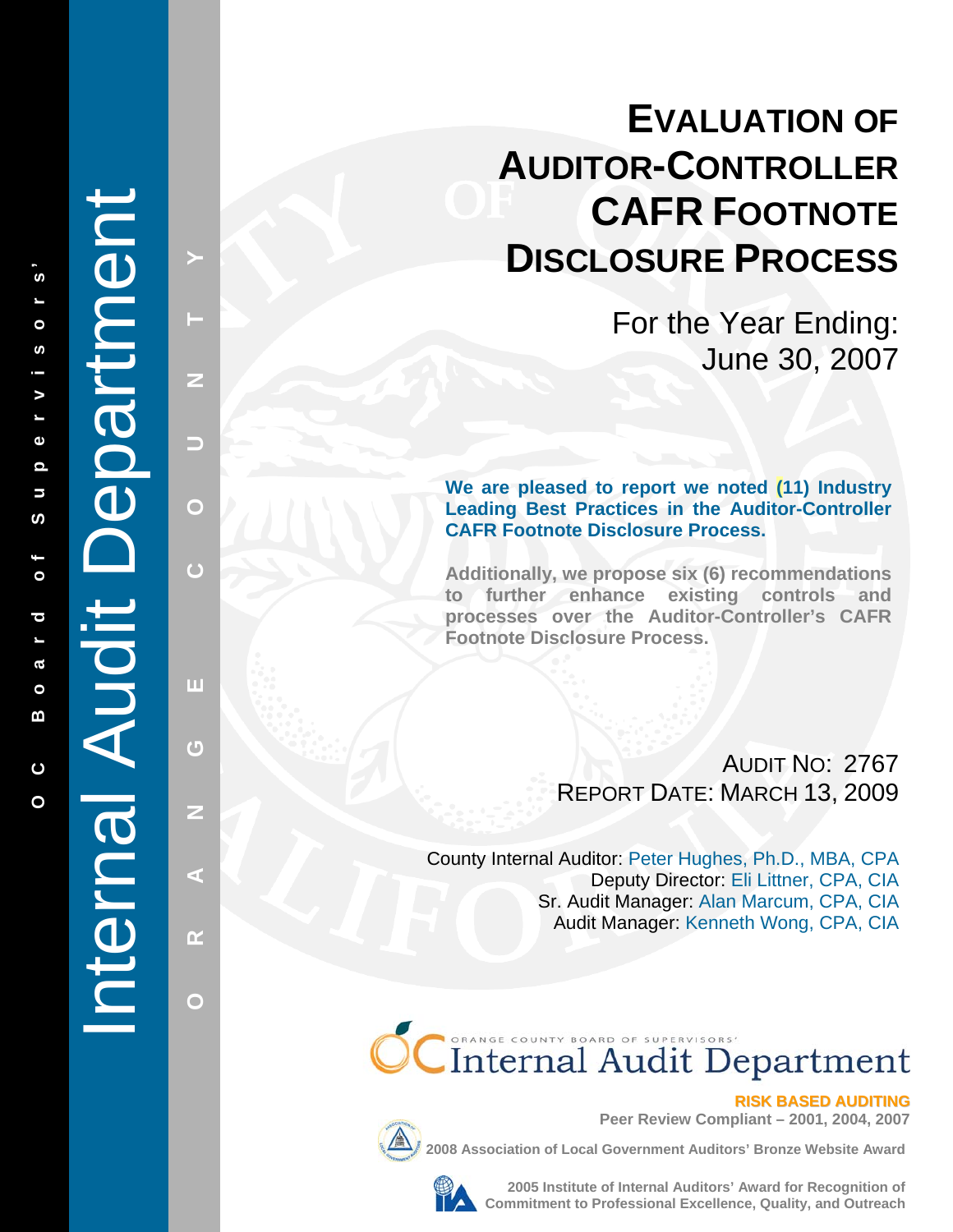# Internal Audit Department

### *Peer Review Compliant - 2001, 2004, 2007*

*Providing Facts and Perspectives Countywide* 

### **RISK BASED AUDITING**

| <b>Dr. Peter Hughes</b><br>County Internal Auditor<br>E-mail: | Ph.D., MBA, CPA, CCEP, CITP, CIA, CFE<br>Certified Compliance & Ethics Professional (CCEP)<br>Certified Information Technology Professional (CITP)<br>Certified Internal Auditor (CIA)<br>Certified Fraud Examiner (CFE)<br>peter.hughes@iad.ocgov.com |
|---------------------------------------------------------------|--------------------------------------------------------------------------------------------------------------------------------------------------------------------------------------------------------------------------------------------------------|
| <b>Eli Littner</b><br>Deputy Director                         | CPA, CIA, CFE, CFS, CISA<br>Certified Fraud Specialist (CFS)<br>Certified Information Systems Auditor (CISA)                                                                                                                                           |
| Michael J. Goodwin<br>Senior Audit Manager                    | CPA, CIA                                                                                                                                                                                                                                               |
| <b>Alan Marcum</b><br>Senior Audit Manager                    | <b>MBA, CPA, CIA, CFE</b>                                                                                                                                                                                                                              |
| <b>Autumn McKinney</b><br>Senior Audit Manager                | CPA, CIA, CISA, CGFM<br>Certified Government Financial Manager (CGFM)                                                                                                                                                                                  |

### **Hall of Finance & Records**

12 Civic Center Plaza, Room 232 Santa Ana, CA 92701

Phone: (714) 834-5475 Fax: (714) 834-2880

To access and view audit reports or obtain additional information about the OC Internal Audit Department, visit our website: www.ocgov.com/audit



 **OC Fraud Hotline (714) 834-3608**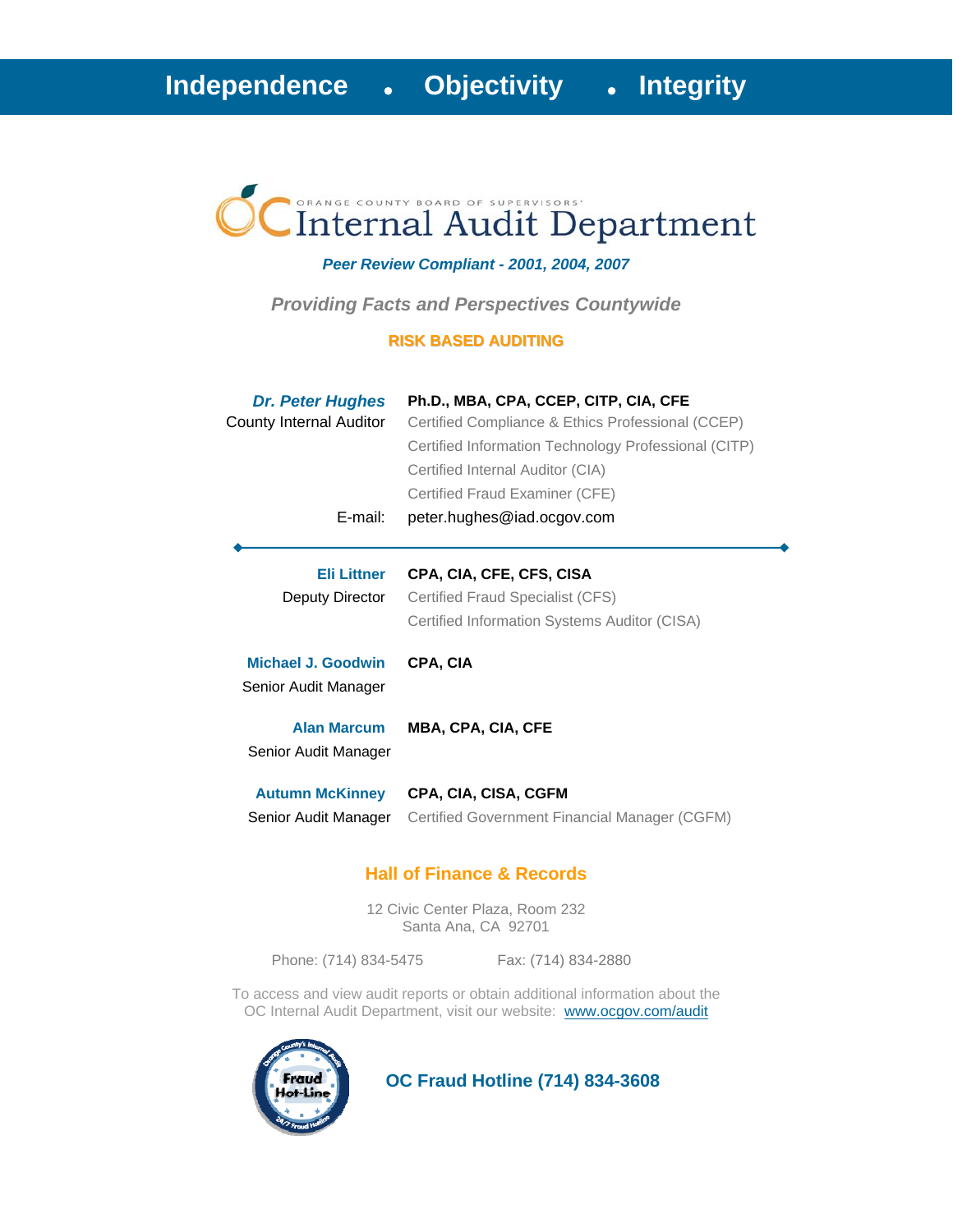# **Letter from Dr. Peter Hughes**



### **Transmittal Letter**



**Audit No. 2767 March 13, 2009** 

- **TO:** David E. Sundstrom Auditor-Controller
- **FROM:** Dr. Peter Hughes, CPA County Internal Auditor
- **SUBJECT:** Evaluation of Auditor-Controller CAFR Footnote Disclosure Process

We have completed an evaluation of the Auditor-Controller's CAFR footnote disclosure process for the year ending June 30, 2007. The final **OC Internal Auditor's Executive Report** is attached along with your responses to our recommendations.

Please note we have a structured and rigorous **Follow-Up Audit** process in response to recommendations and suggestions made by the Audit Oversight Committee (AOC) and the Board of Supervisors (BOS). As a matter of policy, our **first Follow-Up Audit** will begin at six months from the official release of the report. A copy of all our Follow-Up Audit reports is provided to the BOS as well as to all those individuals indicated on our standard routing distribution list.

The AOC and BOS expect that audit recommendations will typically be implemented within six months and often sooner for significant and higher risk issues. Our **second Follow-Up Audit** will begin at six months from the release of the first Follow-Up Audit report, by which time **all** audit recommendations are expected to be addressed and implemented. However, we will not perform our follow-up until after the next CAFR cycle.

At the request of the AOC, we are to bring to their attention any audit recommendations we find still not implemented or mitigated after the second Follow-Up Audit. The AOC requests that such open issues appear on the agenda at their next scheduled meeting for discussion.

We have attached a **Follow-Up Audit Report Form**. Your department should complete this template as our audit recommendations are implemented. When we perform our first Follow-Up Audit approximately six months from the date of this report, we will need to obtain the completed document to facilitate our review.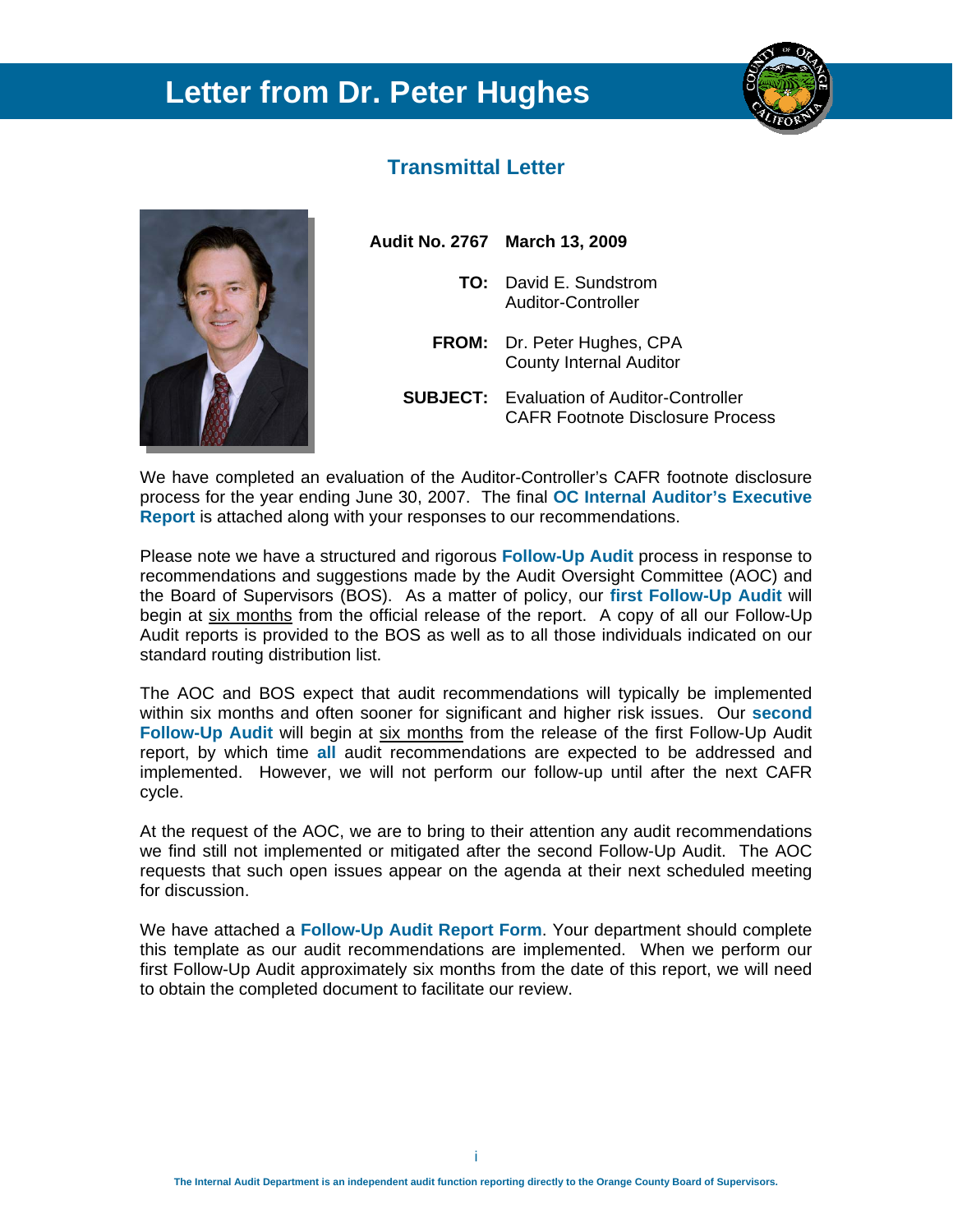# **Letter from Dr. Peter Hughes**



Each month I submit an **Audit Status Report** to the BOS where I detail any material and significant audit findings released in reports during the prior month and the implementation status of audit recommendations as disclosed by our Follow-Up Audits. Accordingly, the results of this audit will be included in a future status report to the BOS.

As always, the Internal Audit Department is available to partner with your staff so that they can successfully implement or mitigate difficult audit recommendations. Please feel free to call me should you wish to discuss any aspect of our audit report or recommendations.

Additionally, we will request your department complete a **Customer Survey** of Audit Services. You will receive the survey shortly after the distribution of our final report.

### **Attachment A: Report Item Classifications Attachment B: Auditor-Controller Management Responses**

Other recipients of this report are listed on the OC Internal Auditor's Executive Report on page 5.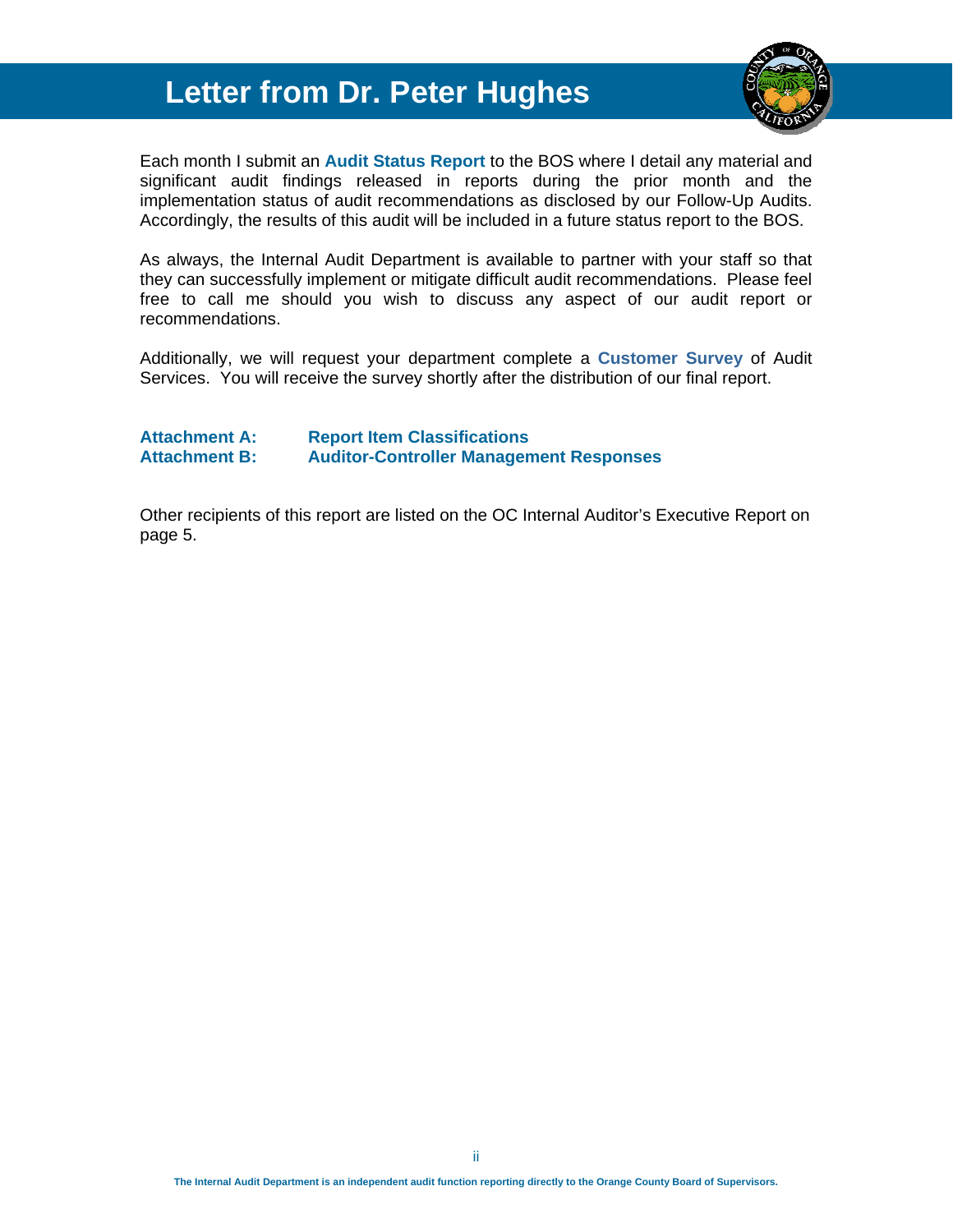# **Table of Contents**



### **Evaluation of Auditor-Controller CAFR Footnote Disclosure Process Audit No. 2767**

**For the Year Ending June 30, 2007**

| <b>Transmittal Letter</b> |                                                                                                                    | j.             |
|---------------------------|--------------------------------------------------------------------------------------------------------------------|----------------|
|                           | <b>OC Internal Auditor's Executive Report</b>                                                                      |                |
| <b>OBJECTIVES</b>         |                                                                                                                    | 1              |
|                           | <b>BACKGROUND</b>                                                                                                  | 1              |
|                           | <b>SCOPE</b>                                                                                                       | 3              |
|                           | <b>CONCLUSION</b>                                                                                                  | 4              |
|                           | <b>ACKNOWLEDGMENT</b>                                                                                              | 5              |
| <b>Responses</b>          | <b>Detailed Findings, Recommendations and Management</b>                                                           | 6              |
|                           | Audit Objective #1: Understand the Auditor-Controller's CAFR<br><b>Footnote Disclosure Process</b>                 | 6              |
|                           | <b>Audit Objective #2: Identify Process and Control Strengths</b>                                                  | 6              |
|                           | Audit Objective #3: Identify Any Areas that Could Benefit From<br><b>Enhancements</b>                              | $\overline{7}$ |
|                           | <b>Findings &amp; Recommendations</b>                                                                              |                |
|                           | 1. Detailed Analysis of the Respective Financial Reporting<br><b>Standards is Not Documented (Control Finding)</b> | $\overline{7}$ |
|                           | 2. CAFR Review Instructions Are Not Clearly Defined<br>(Control Finding)                                           | 9              |
|                           | 3. Newly Established CAFR Review Committee<br><b>Enhancement (Control Findings)</b>                                | 9              |
|                           | <b>Management Responses:</b>                                                                                       |                |
|                           | <b>ATTACHMENT A: Report Item Classifications</b>                                                                   | 13             |
|                           | <b>ATTACHMENT B: Auditor-Controller Management Responses</b>                                                       | 14             |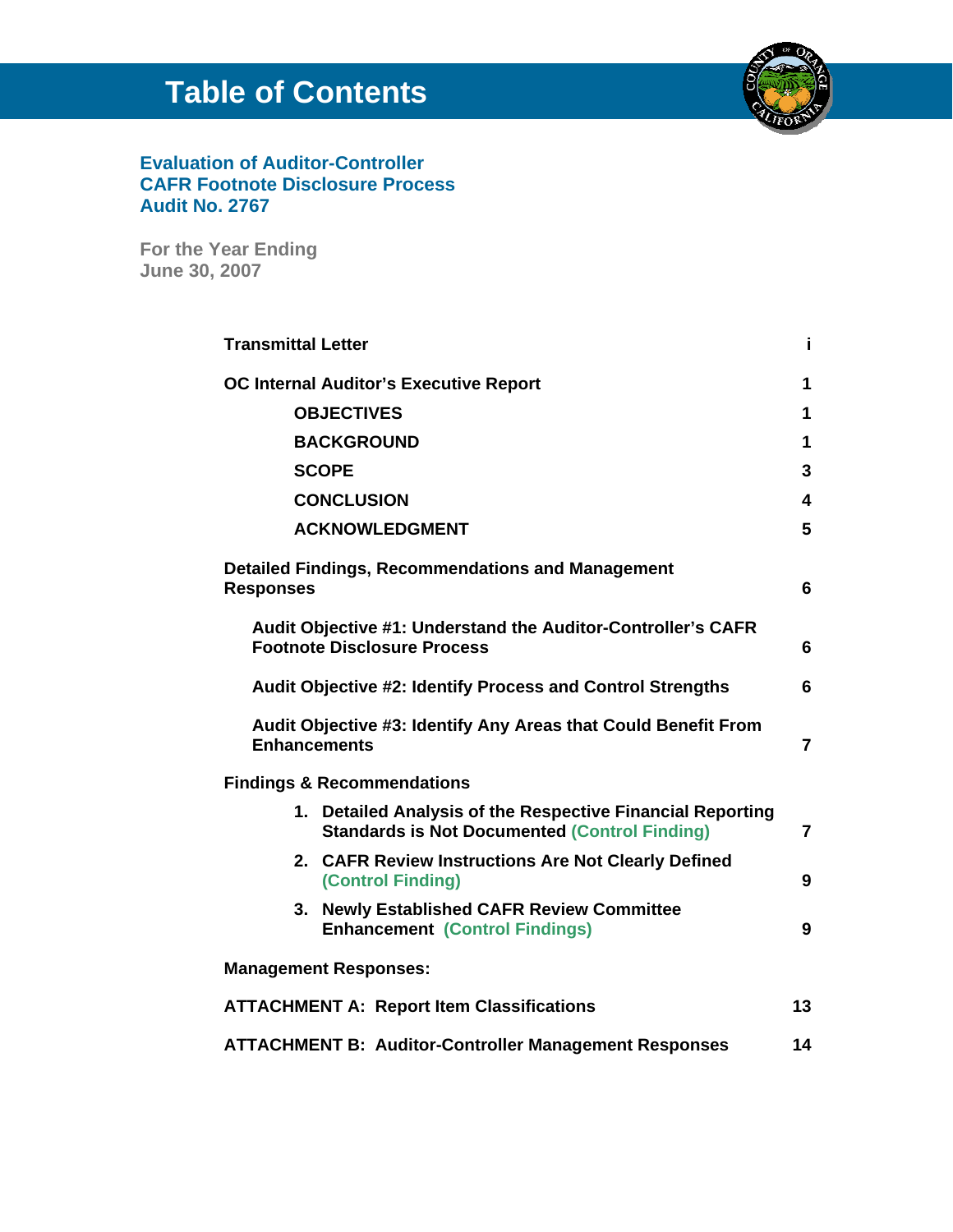

**Audit No. 2767 March 13, 2009** 

TO: David E. Sundstrom Auditor-Controller

Wakes FROM: Dr. Peter Hughes, CPA County Internal Auditor

SUBJECT: Evaluation of Auditor-Controller CAFR Footnote Disclosure Process

### **Audit Highlight**

We completed an evaluation of the Auditor-Controller's CAFR Footnote Disclosure Process for the year ending June 30, 2007.

We are pleased to report we noted (11) Industry Leading Best **Practices** in the Auditor-Controller CAFR Footnote Disclosure Process.

Additionally, we propose six (6) recommendations to further enhance existing controls and processes over the Auditor-Controller's CAFR Footnote Disclosure Process.

### **OBJECTIVES**

The Internal Audit Department conducted an evaluation of the Auditor-Controller CAFR footnote disclosure process. Our evaluation objectives are:

- (1) Understand the Auditor-Controller's CAFR footnote disclosure process,
- (2) Identify process and control strengths, and
- (3) Identify any areas that could benefit from enhancements.

### **BACKGROUND**

The mission of the **Auditor-Controller** is to promote public oversight, provide accountability, and support financial decision-making for the County. The Auditor-Controller's annual budget is a net County cost of \$8.4 million and \$27.1 million of cost apply and revenue services provided mostly to other department/agencies. The total number of employees is 424. The Auditor-Controller is organized into three major divisions: (1) Central Operations; (2) Satellite Accounting; and (3) Information Technology. Three smaller sections that come under the executive management umbrella and report directly to the Auditor-Controller are CAPS+ System Implementation, CAPS Program Management Office, and an Internal Audit Unit.

The Auditor-Controller is responsible for the core County accounting activities, including payroll and claims processing; accounts receivable and collections functions; Countywide cost allocation plan; and the County's Comprehensive Annual Financial Report (CAFR). The Auditor-Controller supports seven County agencies/departments by providing outstationed agency/department accounting support sections entirely funded by their host agencies that have outside revenue sources. In addition, the Auditor-Controller is responsible for the implementation, maintenance and upgrade of the County's central accounting and financial systems, as well as the development of other accounting-related systems.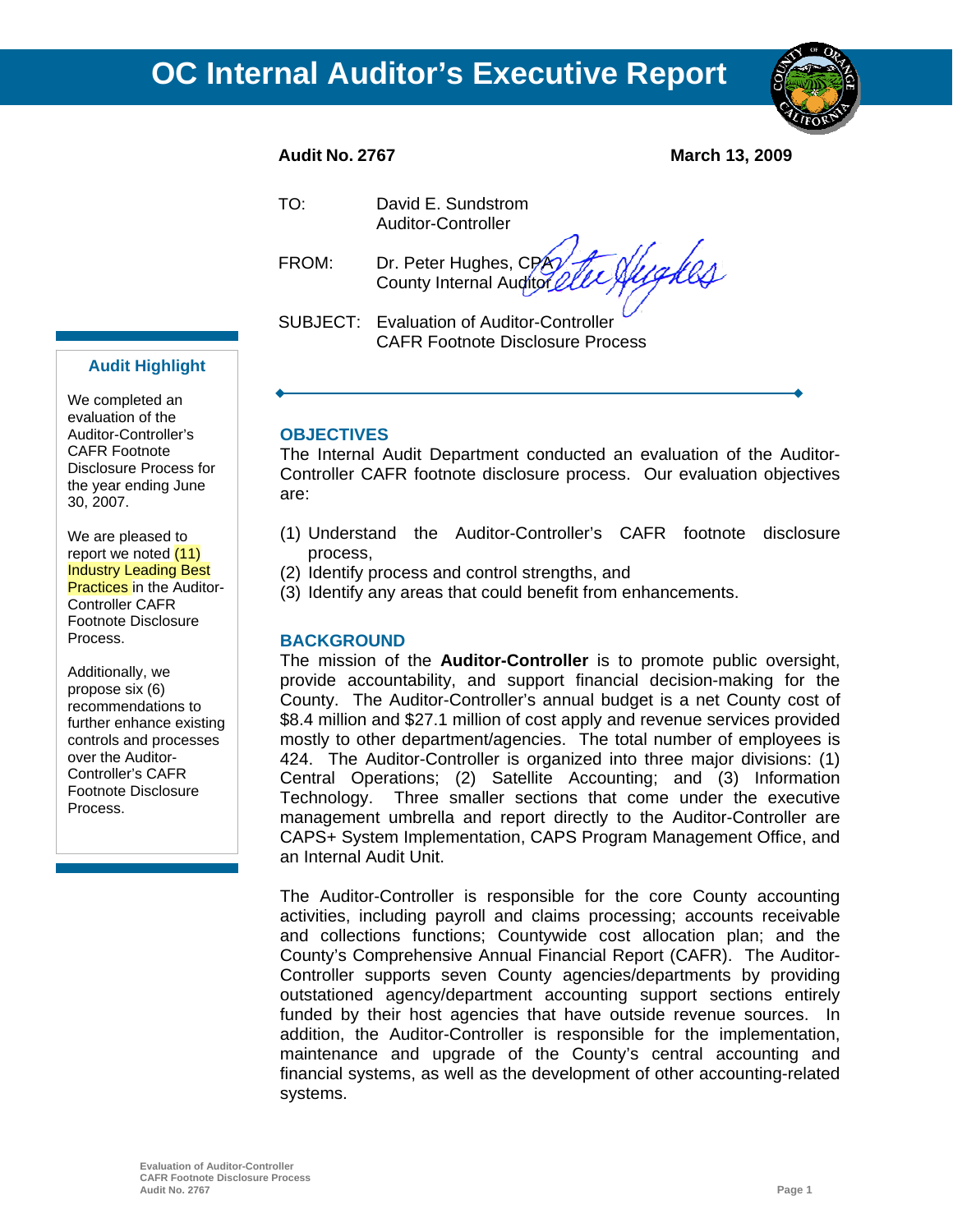

The Auditor-Controller's Financial Reporting Group prepares the County's CAFR, which is audited by an outside, independent accounting firm. The CAFR is an annual presentation of the County's financial information. It is used by the public, bond-rating agencies, governments, and internally to examine and understand the financial position of the County.

The Auditor-Controller received a Certificate of Achievement for Excellence in Financial Reporting for its CAFR for the year ended June 30, 2007. This is the County's thirteenth consecutive award. The Certificate of Achievement is the highest form recognition for excellence in state and local government financial reporting from the Government Finance Officers Association.

### **Relationship to the Sarbanes-Oxley Act**

With taxpayers, political watchdogs, and bond rating agencies closely monitoring how state and local governments are managing and protecting public resources, internal control and governance are on the minds of government officials. Stakeholders are expecting government officials to pay closer attention now than in the past to prudent fiscal management including financial reporting. Under the Sarbanes-Oxley Act of 2002, management of public companies is required to:

- Accept responsibility for the effectiveness of the entity's internal control over financial reporting.
- Evaluate the effectiveness of the entity's internal control over financial reporting using suitable control criteria, for example, those defined by the Committee of Sponsoring Organizations of the Treadway Commission (COSO).
- Support the evaluation with sufficient evidence, including documentation.
- Present a written assessment about the effectiveness of the company's internal control over financial reporting as of the end of the entity's most recent fiscal year.

**The requirements under the Sarbanes-Oxley Act of 2002 do not apply to government municipalities.** However, in 2006 the American Institute of Certified Public Accountants' (AICPA) Auditing Standards Board issued nine Statements on Auditing Standards (SAS) relating to the assessment of risk in an audit of financial statements. These Standards apply to non-public organizations, including government municipalities, and have similar requirements as Sarbanes-Oxley.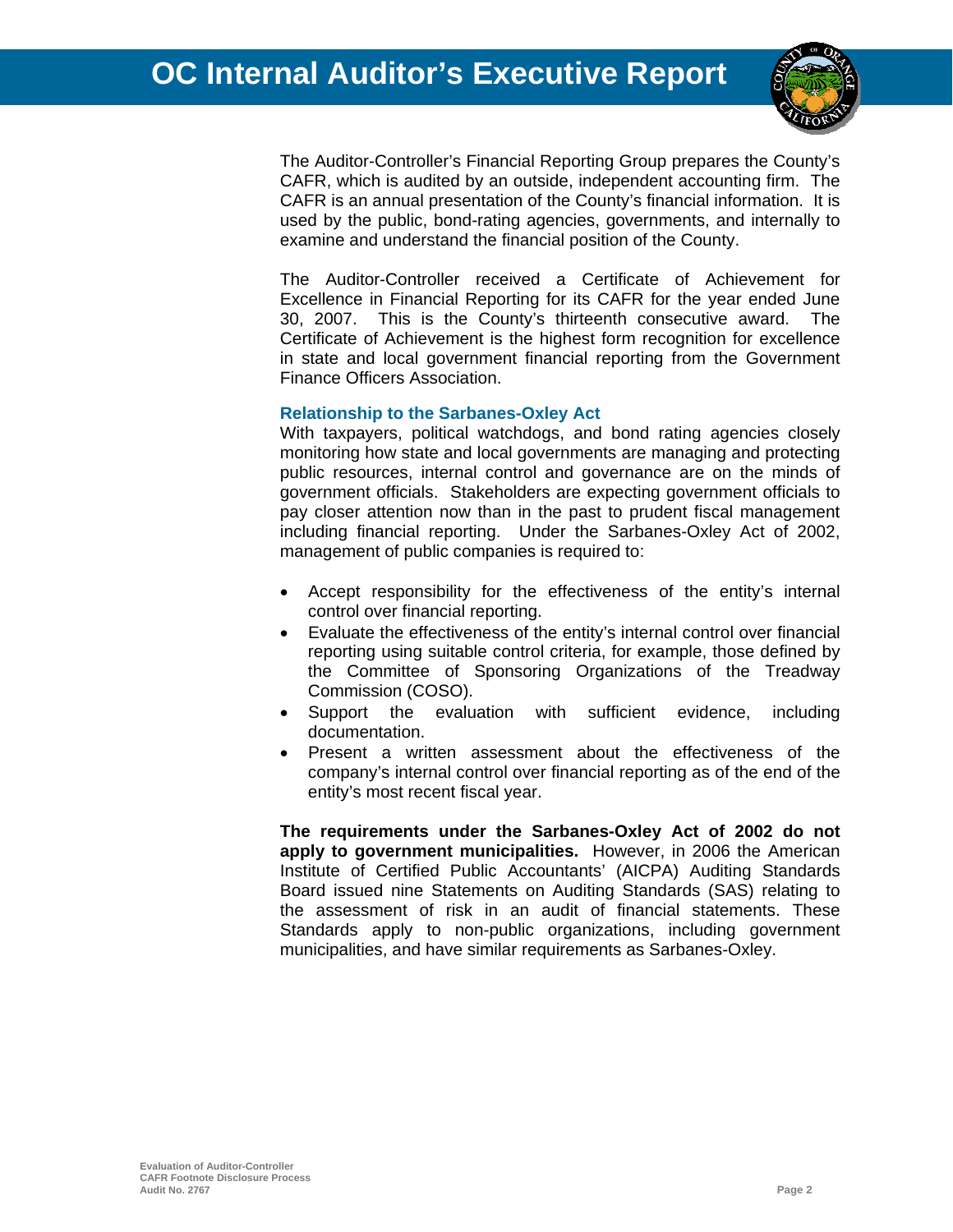

### **Relationship to the Risk Assessment Standards**

The AICPA issued SAS No. 104 through No. 112 to establish standards and provide guidance concerning the auditor's assessment of risks of material misstatement, whether caused by error or fraud, in a financial statement audit, and the design and performance of audit procedures whose nature, timing, and extent are responsive to the assessed risks. Additionally, the Standards establish requirements related to communicating matters related to an entity's internal control over financial reporting identified in an audit of financial statements.

The primary objective of these Standards is to enhance auditor's application of the audit risk model in practice by specifying, among other topics:

- More in-depth understanding of the entity and its environment including its internal control, to identify the risks of material misstatement in the financial statements and what the entity is doing to mitigate them.
- **More rigorous assessment of the risks of material misstatement of the** financial statements based on that understanding.
- Improved linkage between the assessed risks and the nature, timing, and extent of audit procedures performed in response to those risks.
- Clarification of the internal control matters that auditors must communicate to their audit clients.

### **SCOPE**

Our evaluation was conducted to understand the processes, risks, and controls of selected aspects of the CAFR footnote disclosures in the Auditor-Controller's office for the year ending June 30, 2007. We gathered written documents and other relevant information on the CAFR footnote disclosure process as a starting point. The evaluation considered processes over the following selected CAFR footnote disclosures:

- 1. Deposits and Investments (Note No. 3)
- 2. Retirement Plans (Note No. 17)
- 3. Postemployment Health Care Benefits (Note No. 18)

We did not review the information system controls over the Auditor-Controller's financial reporting system. Our methodology included inquiry, auditor observation and inspection of relevant documents. However, we did not audit the documentation we obtained. Our evaluation was conducted in accordance with professional standards established by the Institute of Internal Auditors.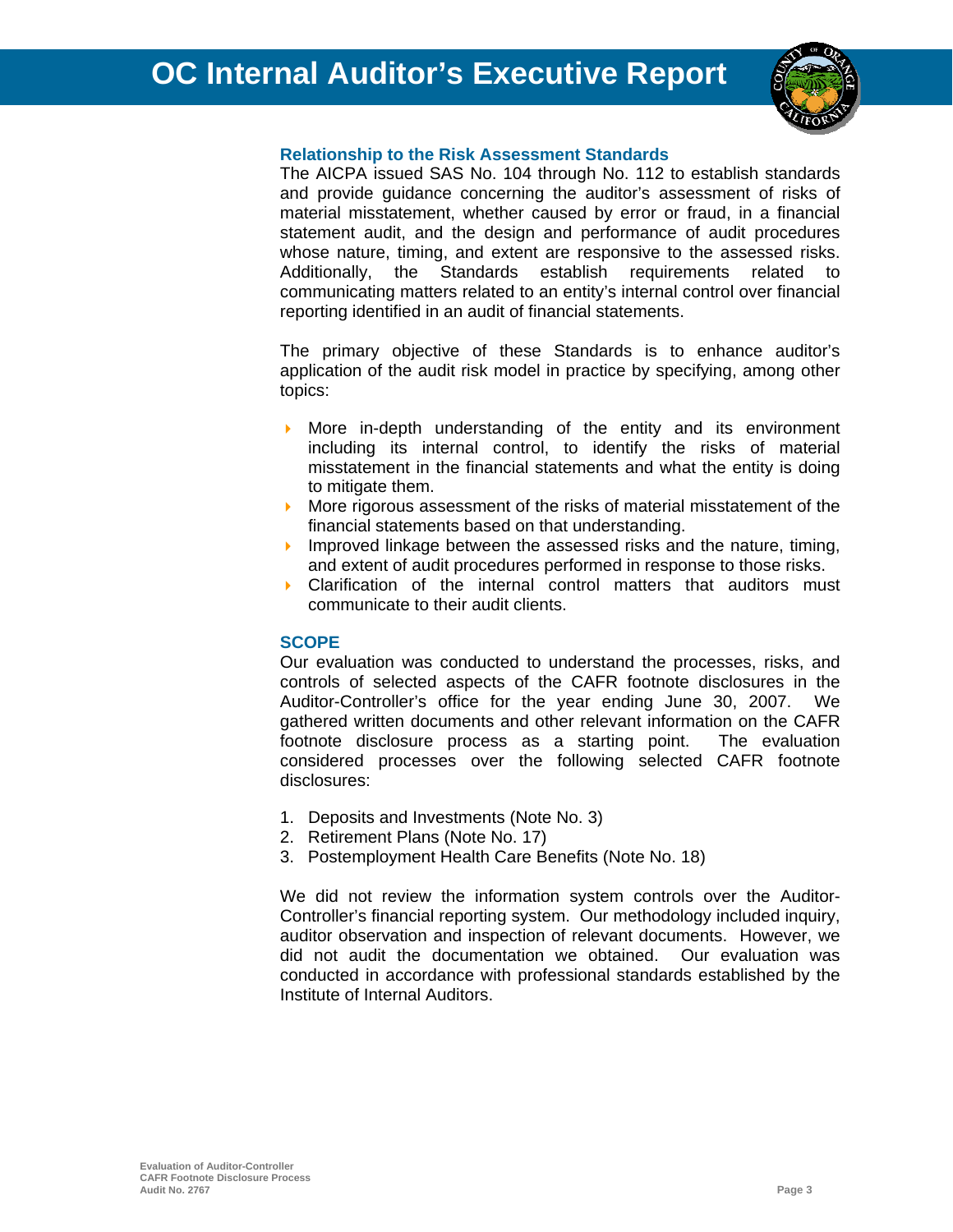

### **CONCLUSION**

Below are the results of our audit survey/evaluation:

**Audit Objective #1:** Understand the Auditor-Controller's CAFR Footnote Disclosure Process.

**Results:** We gathered information from the Auditor-Controller on the CAFR footnote disclosure process that enabled us to evaluate selected aspects and controls of this critical function.

**Audit Objective #2:** Identify Process and Control Strengths.

**Results:** The CAFR Footnote Disclosure Process includes several Industry Leading Best Practices including: the recent establishment of a formal CAFR Review Committee comprised of countywide "subject matter experts" with scheduled working sessions and status briefings; the provision of reference guides and graphic aids and other relevant support material to the CAFR review committee members; the long standing practice of having very well qualified "knowledge experts" to oversee the CAFR disclosure process; a dedicated central coordinator to manage and direct the CAFR disclosure process; the wide and timely distribution of materials and drafts to countywide "subject matter experts" for review and comments; written policies and procedures as well as the retention of relevant supporting documentation.

**Audit Objective #3:** Identify Any Areas that Could Benefit From **Enhancements** 

**Results:** We noted two (2) **Control Findings** where an analysis of mandated requirements was not documented and CAFR review instructions were not clearly defined. We noted (1) **Control Finding** where we proposed four (4) possible enhancements for the newly established CAFR Review Committee itself. See Attachment A for a description of report item classifications.

### **Management's Responsibilities for Internal Controls**

In accordance with the Auditor-Controller's County Accounting Manual section S-2 - *Internal Control Systems*, "All County departments/ agencies shall maintain effective internal control systems as an integral part of their management practices. This is because management has primary responsibility for establishing and maintaining the internal control system. All levels of management must be involved in assessing and strengthening internal controls. Control systems shall be continuously evaluated and weaknesses, when detected, must be promptly corrected."

The criteria for evaluating an entity's internal control structure is the Committee of Sponsoring Organizations (COSO) control framework. Internal Audit's review enhances and complements, but does not substitute for the Auditor-Controller's continuing emphasis on control activities and self-assessment of control risks.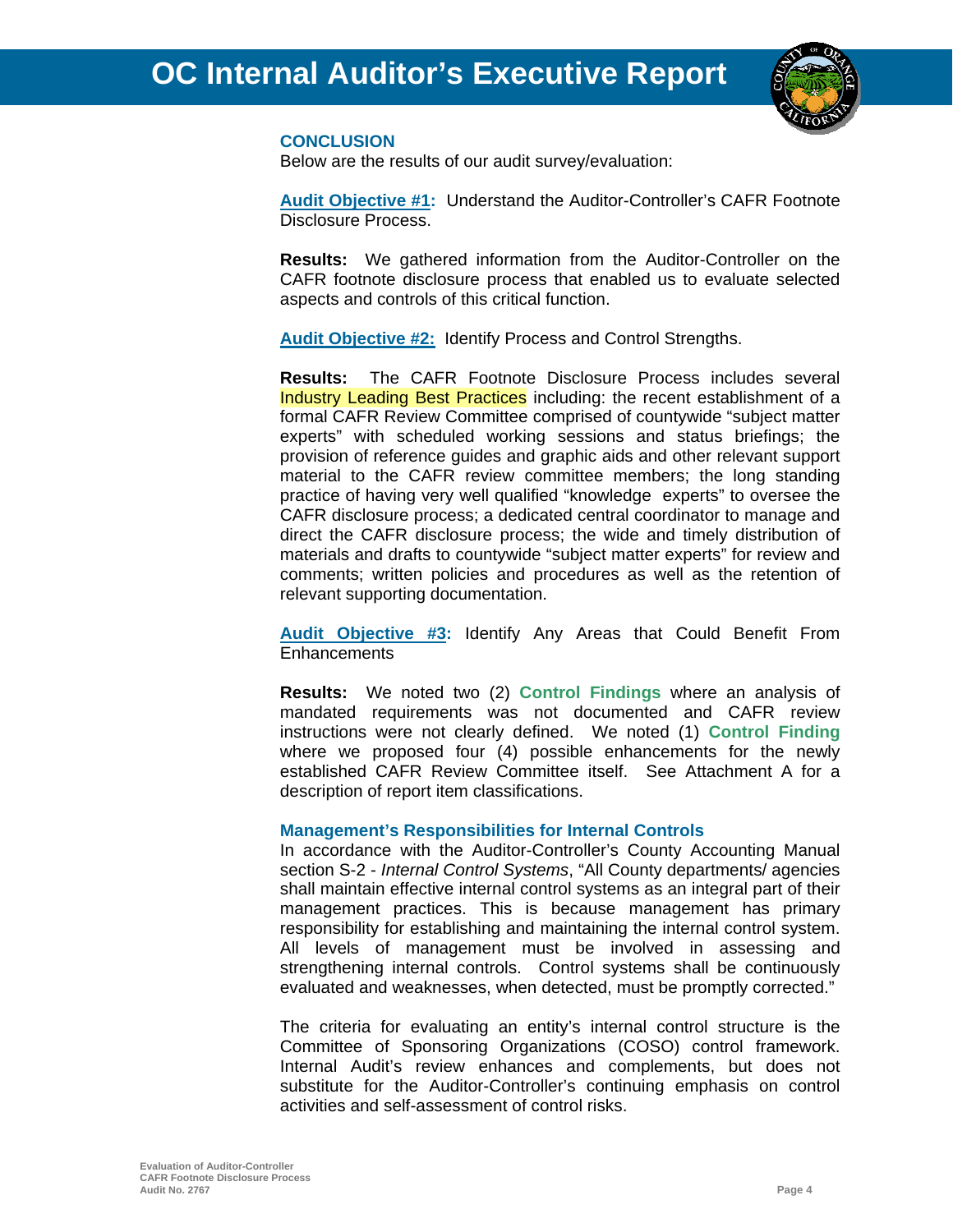

### **Inherent Limitations in Any System of Internal Control**

Because of inherent limitations in any system of internal controls, errors or irregularities may nevertheless occur and not be detected. Specific examples of limitations include, but are not limited to, resource constraints, unintentional errors, management override, and circumvention by collusion, and poor judgment. Also, projection of any evaluation of the system to future periods is subject to the risk that procedures may become inadequate because of changes in conditions or the degree of compliance with the procedures may deteriorate. Accordingly, our evaluation would not necessarily disclose all weaknesses in Auditor-Controller's operating procedures, accounting practices and compliance with County policy.

### **ACKNOWLEDGMENT**

We appreciate the courtesy extended to us by the Auditor-Controller's Office. If we can be of further assistance, please contact me directly; or Eli Littner, Deputy Director at 834-5899 or Alan Marcum, Senior Audit Manager at 834-4119.

### **Attachment A: Report Item Classifications Attachment B: Auditor-Controller Management Responses**

Distribution Pursuant to Audit Oversight Committee Procedure No. 1:

Members, Board of Supervisors Members, Audit Oversight Committee Thomas G. Mauk, County Executive Officer Bob Franz, Deputy CEO, Chief Financial Officer Shaun Skelly, Senior Director, A-C Accounting/Technology Jan Grimes, Director, A-C Central Accounting Operations Claire Moynihan, Senior Manager, A-C Financial Reporting Nancy Ishida, Manager, A-C Internal Audit/Staff Services Foreperson, Grand Jury Darlene J. Bloom, Clerk of the Board of Supervisors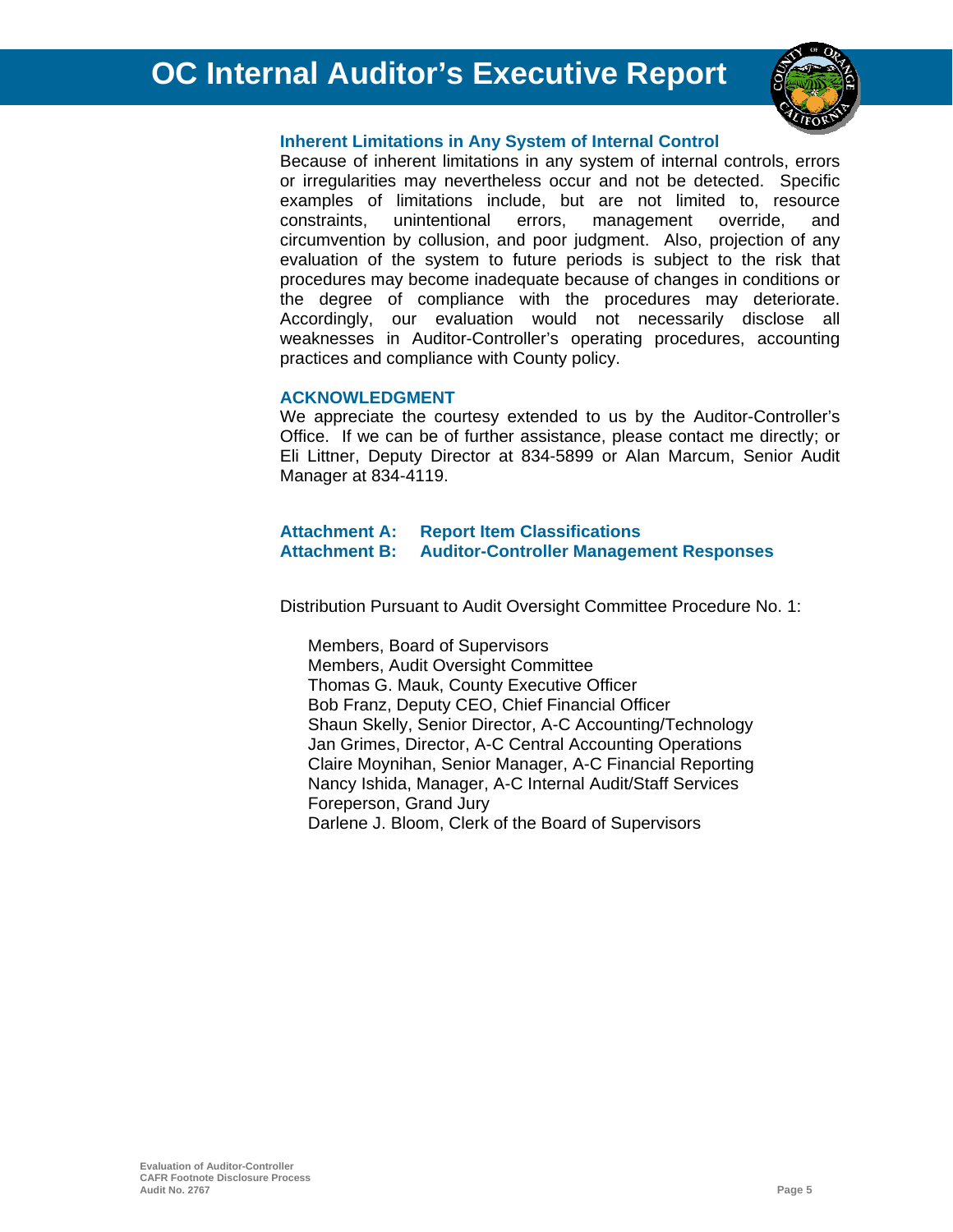

### **Audit Objective #1: Understand the Auditor-Controller's CAFR Footnote Disclosure Process**

The Auditor-Controller's Financial Reporting Group prepares the County's Comprehensive Annual Financial Report (CAFR). The Financial Reporting Group consists of 10 accountants, and is headed by a Senior Manager. The Financial Reporting Group compiles the CAFR by taking raw financial data and transforming it into a coherent, accurate report that complies with Generally Accepted Accounting Principles (GAAP). To comply with GAAP, the Financial Reporting Group must implement Governmental Accounting Standards Board (GASB) pronouncements that affect CAFR reporting.

The Financial Reporting Group organizes the preparation of the CAFR disclosures by footnote number and projects within the footnote number. The projects are different tasks to be completed. For example: Note No. 3 for *Deposits and Investments* contains six projects, e.g., Project No. 71 is for the *Reconciliation of Deposits and Investments*. Each project contains a pro forma checklist, written procedures, and supporting documentation.

The Financial Reporting Group prepares and distributes instructions, schedule and timeline of responsibilities for the CAFR process to other Auditor-Controller (A-C) management and staff, County departments (e.g., County Executive Office, Treasurer-Tax Collector, and County Counsel), and the external auditors. As the Financial Reporting Group receives financial data, they compile the CAFR footnote disclosures. The CAFR footnote disclosure drafts are distributed for preliminary and final review and comment to the same contributing individuals along with the Chief Financial Officer and Director of the Internal Audit Department.

### **Audit Objective #2: Identify Process and Control Strengths**

We identified the following controls and processes as either industry leading or best practices for the preparation of the County CAFR footnote disclosures. These controls and processes were drawn from a 2006 report prepared by the Audit Committee of the City of San Diego. This exhaustive and comprehensive report was prepared with the assistance of Kroll consulting and Willkie Farr & Gallagher LLP. Specifically, the report evaluated the adequacy of the City's financial reporting process in light of legal challenges to the adequacy of its financial disclosures regarding the Employees' Retirement System and the Sewer Rate Structure.

1. The recent establishment by the A-C office of a formal CAFR Review Committee comprised of appropriate countywide subject matter experts.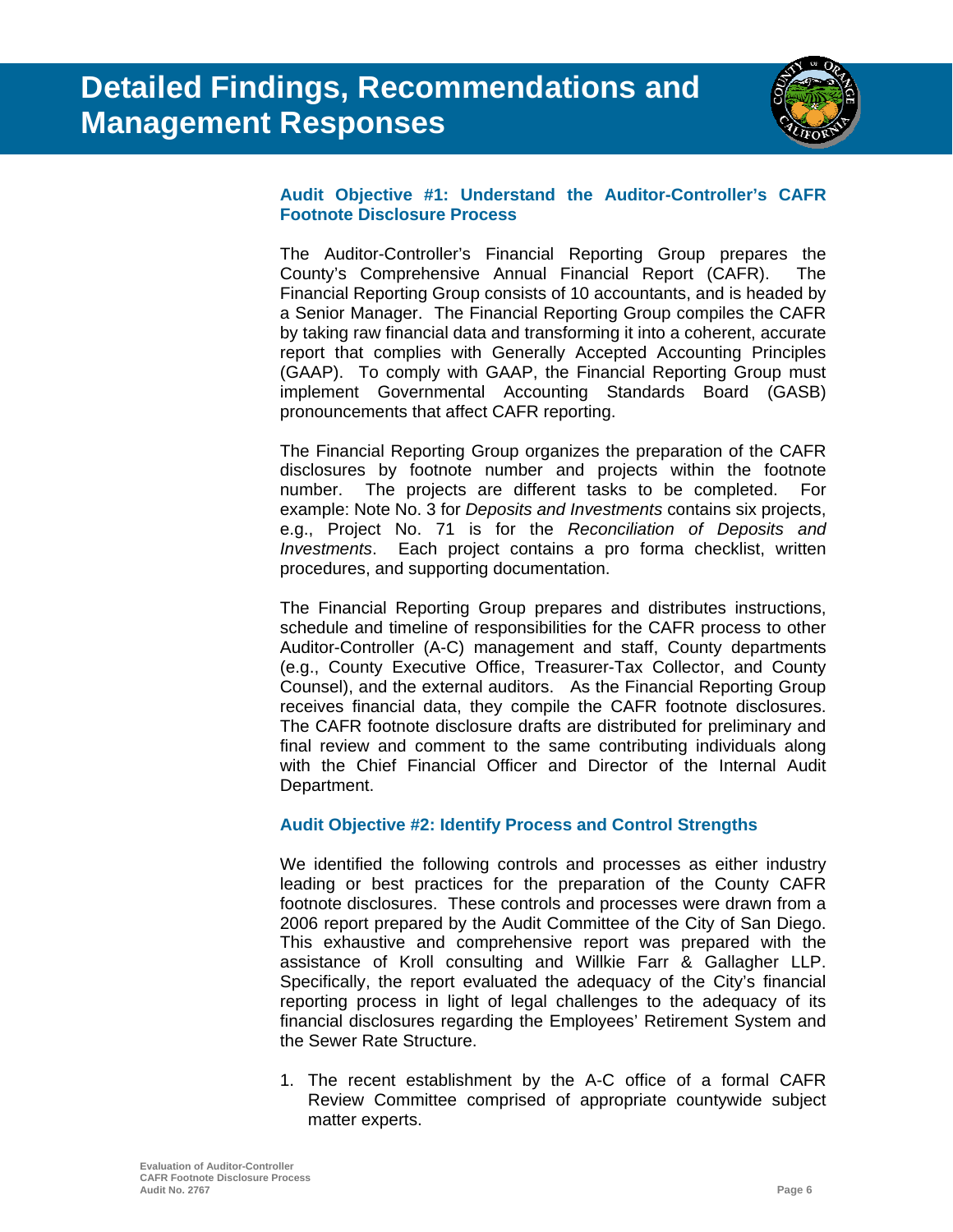

- 2. The long established practice of designating a knowledge expert as the central coordinator to manage and direct the CAFR footnote disclosure process.
- 3. The long established practice of a timely distribution of CAFR footnote disclosure drafts for review and comment to countywide subject matter experts.
- 4. The initiation of frequent and timely working sessions for the newly established CAFR Review Committee.
- 5. The long established practice of an "Open Issues Log" which tracks through resolution all concerns and issues brought to the Auditor-Controller's office regarding footnote disclosures.
- 6. The long established practice of close and timely supervision and oversight of the CAFR footnote disclosure process through direct involvement and leadership of the Director of Central Accounting Operations, Senior Director of Accounting and Technology, and the Auditor-Controller himself.
- 7. The long established practice of oversight of the CAFR review footnote disclosure process by Certified Public Accountants. The Auditor-Controller, Senior Director of Accounting and Technology, and Director of Central Accounting Operations are all Certified Public Accountants.
- 8. The provision of written policies and procedures detailing key aspects of the CAFR footnote disclosure review process.
- 9. The long established practice of the retention of important documentation supporting the CAFR footnote disclosure by a dedicated central coordinator.
- 10. The initiation of a final review by the newly created CAFR Review Committee.
- 11. The long established practice of the formal review and authorization of all CAFR footnote disclosures prior to finalization by the Auditor-Controller and key staff.

### **Audit Objective #3: Identify Any Areas that Could Benefit From Enhancements**

We identified the following areas where processes and controls could be improved:

### **AUDIT FINDINGS & RECOMMENDATIONS**

### **1. Detailed Analysis of the Respective Financial Reporting Standards is Not Documented (Control Finding – Recommendation No.1)**

A detailed analysis of the respective financial reporting standards is not documented in the specific project files (e.g., GASB No. 27 – *Accounting for Pensions by State and Local Governmental Employers*).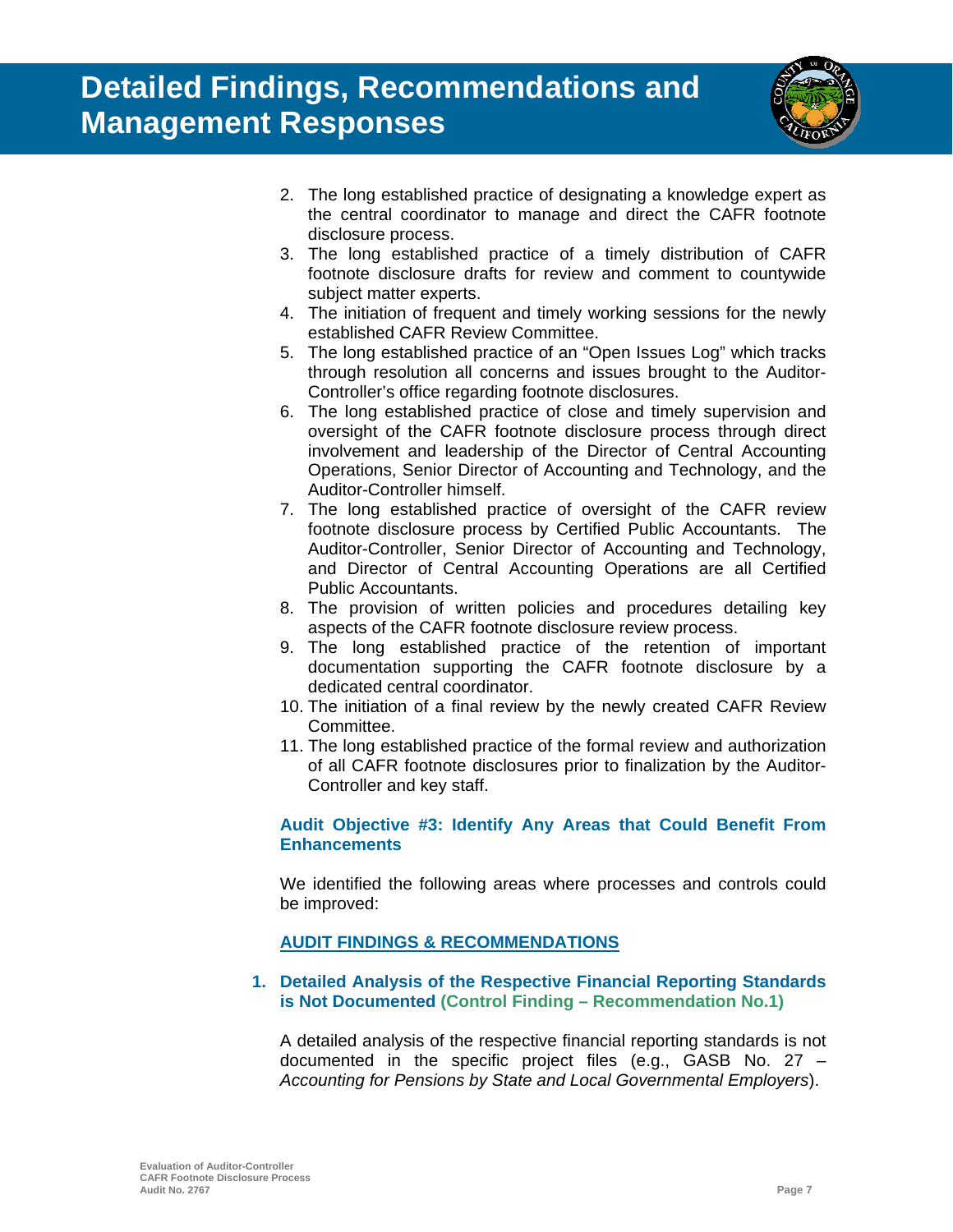

The written procedures cite the applicable financial reporting standards and responsible preparers and reviewers have access to the accounting pronouncements. However, because of the criticality and complexity of financial reporting standards and Countywide impact, it is important to have well-documented analysis of accounting pronouncements.

A detailed analysis and documentation of specific financial reporting standards facilitates effective and efficient preparation and review of the CAFR footnote disclosures. The detailed analysis and documentation of financial reporting standards relative to the footnote disclosure should include general requirements as well as specific reporting requirements related to the respective area. Internal employee turnover for the Auditor-Controller's Financial Reporting Group is expected, 36% of the personnel changed (4 of 11 positions) between the CAFRs for the fiscal years ending June 30, 2007 and 2008. Detailed analysis and documentation would mitigate the effects of internal employee turnover, further assist in the development training of staff, increase standardization of the process, and clarify financial reporting responsibilities.

Statement on Auditing Standards (SAS) No. 109 states, in part, that internal control is a process designed to provide reasonable assurance about the achievement of the entity's objectives with regard to reliability of financial reporting, effectiveness and efficiency of operations, and compliance with applicable laws and regulations. Internal control consists of interrelated components including information and communication systems that support the identification, capture, and exchange of information in a form and time frame that enable people to carry out their responsibilities.

**Recommendation No. 1:** We recommend that the Auditor-Controller consider documenting the requirements mandated in the respective financial reporting standards for CAFR footnote disclosures. The documentation could be maintained within the existing project files supporting the specific CAFR footnote disclosures.

**Auditor-Controller Management Response:** Concur. We will include a more detailed analysis of the Generally Accepted Accounting Principles (GAAP) in the GAAP Guidance section of the Comprehensive Annual Financial Report (CAFR) footnote disclosure files. The guidance will be more specific in identifying all required elements in the footnote disclosures as well as supporting documentation for major decisions made in the application of the GAAP guidance.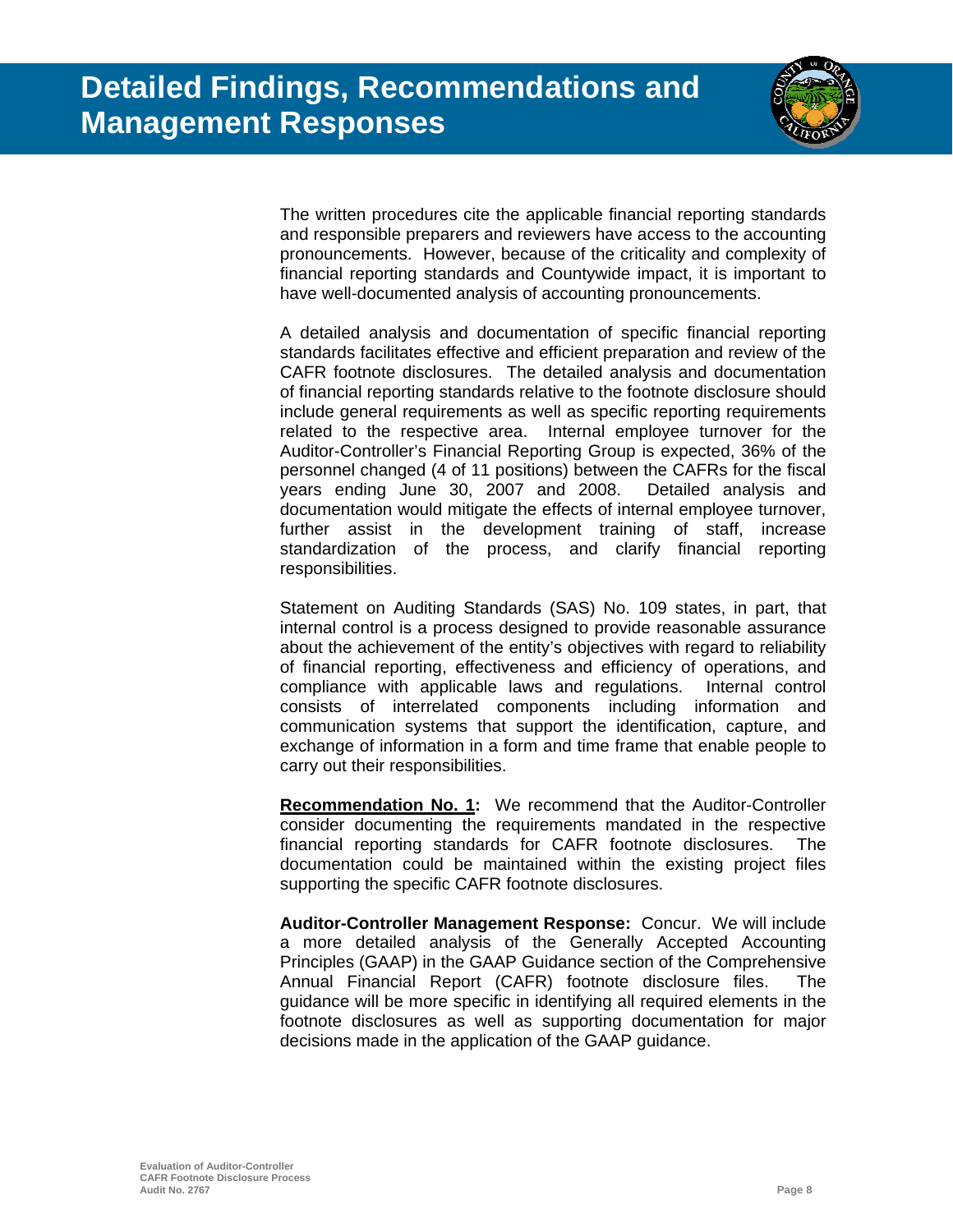

### **2. CAFR Review Instructions Are Not Clearly Defined (Control Finding – Recommendation No. 2)**

The CAFR review instructions distributed to the various County department managers, while general, are not specific or clearly defined as to the responsibilities and focus for their review. Levels of review are not specific for compliance with applicable accounting standards in respect to the following:

- A full cover-to-cover review in which the reviewers examine the financial statements and related disclosures.
- A targeted issue review in which the reviewers examine the CAFR for one or more specific items of disclosure.

SAS No. 109 states, in part, that communication involves providing an understanding of individual roles and responsibilities pertaining to internal control over financial reporting. It includes the extent to which personnel understand how their activities in the financial reporting information system relate to the work of others and the means of reporting exceptions to an appropriate higher level within the entity.

**Recommendation No. 2:** We recommend that the Auditor-Controller consider enhancing the instructions to more clearly define the criteria and level of the CAFR review by specific managers. A detailed matrix of expertise, expectations, and financial reporting standards by subject matter expert and statement component could be helpful.

**Auditor-Controller Management Response:** Concur. We will consider this recommendation as we continue to develop and define the structure of the CAFR Review Committee.

### **3. Newly Established CAFR Review Committee Enhancement (Control Findings – Recommendation Nos. 3, 4, 5, 6)**

During our evaluation, the Auditor-Controller commenced formation of a CAFR Review Committee to enhance the existing controls over financial disclosure. The committee will be comprised of representatives from departments currently providing review and comment on the CAFR.

SAS No. 109 states, in part, that the control environment sets the tone of an organization, influencing the control consciousness of its people. It is the foundation for effective internal control, providing discipline and structure. The control environment includes the assignment of authority and responsibility. This factor includes how authority and responsibility for operating activities are assigned and how reporting relationships and authorization hierarchies are established.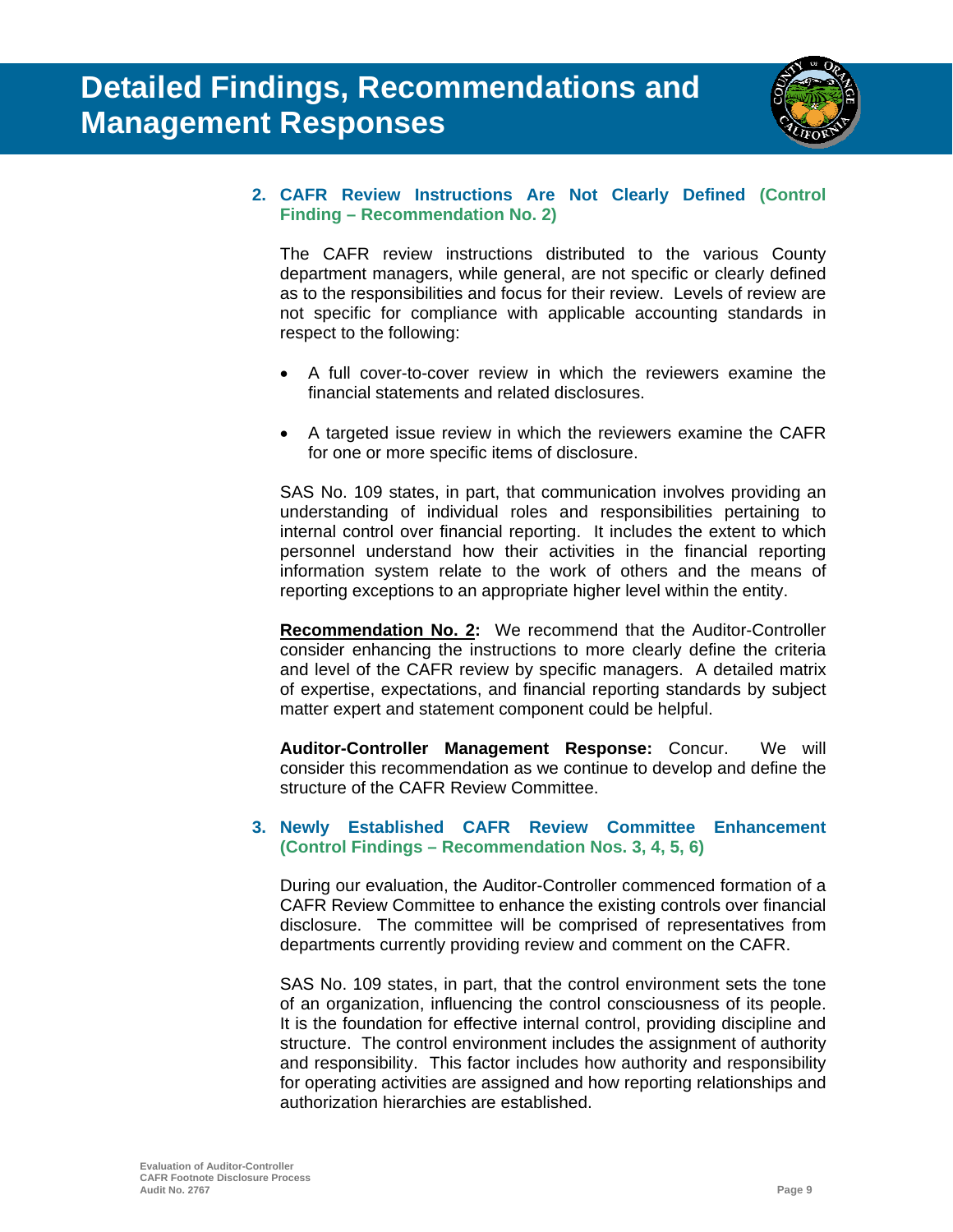

It also includes policies relating to appropriate business practices, knowledge and experience of key personnel, and resources provided for carrying out duties. In addition, it includes policies and communications directed at ensuring that all personnel understand the entity's objectives, know how their individual actions interrelate and contribute to those objectives, and recognize how and for what they will be held accountable.

The Bylaws of the Orange County Audit Oversight Committee (AOC), Section VI.b. states that the AOC is "To oversee the quality of financial reporting activities which portray the County's financial condition, results of operations, and plans and long-term commitments, primarily through oversight of the public accounting firm providing the external audit coverage of the County's consolidated financial statements."

The roles and responsibilities of the committee are under development. We commend the Auditor-Controller for taking this action to improve the existing process. The proposed committee should consider including the following practices:

**Recommendation No. 3:** We recommend the proposed CAFR Review Committee consider establishing bylaws that specify rules, duties, order and scheduling of meetings, public participation (if any), authority, objectives, and reporting relationship to the Audit Oversight Committee.

**Auditor-Controller Management Response:** We have considered this recommendation, and we recognize the need to define the objectives of the committee as well as outline the roles, duties, and expectations of the members. However, the CAFR Review Committee's role is strictly advisory, and there is no reporting relationship to the Audit Oversight Committee. The Auditor-Controller is responsible for the preparation of the CAFR based upon the order of the Board of Supervisors Resolution No. 69-733, which enacted Government Code Sections 26880-26886 and designates the Auditor-Controller as the Chief Accounting Officer of the County.

The purpose of the CAFR Review Committee was to provide more structure to the CAFR final review and approval process and provide additional assistance to those making this review in order to enhance controls over our current County management review process. Our intent was to establish a workgroup comprised of managers involved with the CAFR development process. The workgroup includes key managers from some of the County's largest operational areas. The objective is to facilitate the final review process through some guided discussions of the development and revision of important CAFR topics and new standards; and to provide a forum for open discussion on our interpretation and application of the standards and pronouncements. The expectation is that a member would only review and approve those areas of the document that pertain to their areas of operations.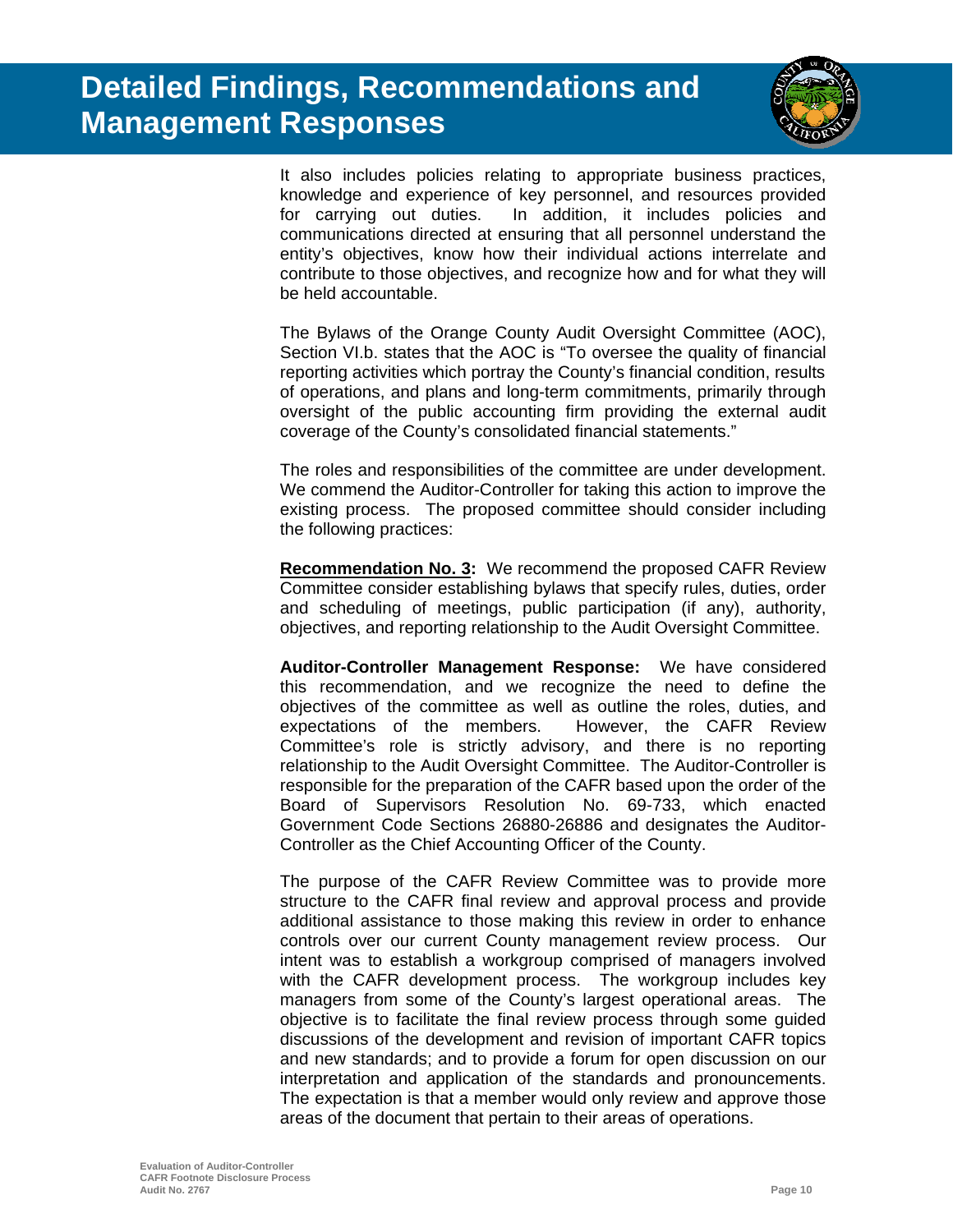

In addition, it is not our intent or desire that the CAFR Review Committee be subject to the Brown Act requirements because then all materials, including CAFR drafts, would be available to the public throughout the deliberative process. Government Code 26908.5 prohibits the auditor or his or her employees from releasing "papers, correspondence, memoranda, or any substantive information pertaining to any audit not completed." We would not want to expose the County to unnecessary risk by distributing CAFR drafts to members of a Brown Act Committee because the drafts would become public documents. Without the deliberative process, we undercut the ability for reviewers to provide meaningful comments for drafts. The deliberative process argument is not a valid defense if a record is made available to all or a majority of a Brown Act public body.

The AOC continues to provide oversight of the public accounting firm engaged for the external audit coverage of the County's consolidated financial statements. The external audit firm is obligated to perform the engagement in accordance with professional standards established by the American Institute of Certified Public Accountants (AICPA). These professional standards specify the required communications they must make to the Audit Oversight Committee before, during, and at the conclusion of the audit. The AICPA Statement on Auditing Standards (SAS) No. 114, "The Auditor's Communication With Those Charged With Governance," distinguishes between those responsible for overseeing the strategic direction of the organization (i.e. the AOC) and those who are responsible for making decisions about how to execute the strategic directives (County management, including the CAFR Review Committee management). SAS No. 114 expanded communications and stressed the importance of effective two-way communication between those governing organizations and auditors. Management is responsible for the organization's financial statements. The types of issues the auditor is required to communicate provide a type of "report card" related to the audit, including the following:

- The auditor's responsibility under Generally Accepted Auditing **Standards**
- Significant accounting policies
- Significant accounting estimates
- Significant audit adjustments
- Disagreements with management
- Consultation with other independent accountants ("opinion shopping")
- Issues discussed prior to retention of independent accountants
- Difficulties encountered in performing the audit
- Overview of the planned scope of the audit
- Representations the auditor is requesting from management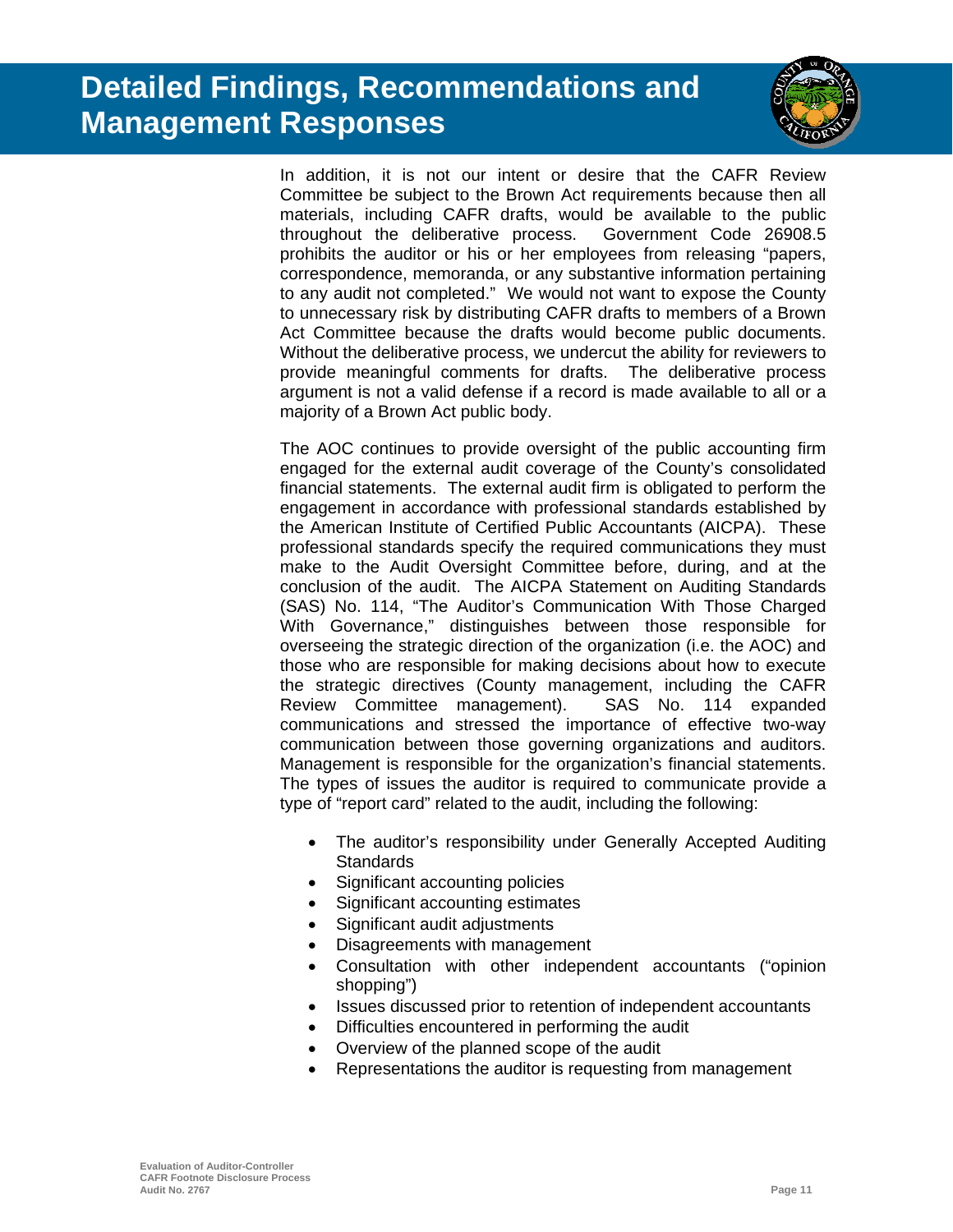

**Audit Rejoinder:** In the Auditor-Controller's response they recognize the need to define the objectives of the committee as well as outline the roles, duties, and expectations of the members. In addition, they have addressed the reporting relationship with the Audit Oversight Committee. We conclude that the Auditor-Controller's response addresses the intent of our recommendation.

**Recommendation No. 4:** We recommend the proposed CAFR Review Committee maintain on file meeting agendas and minutes.

**Auditor-Controller Management Response:** Concur. The Auditor-Controller Financial Reporting & Mandated Costs unit will continue to prepare, distribute, and file the CAFR Review Committee meeting agendas and minutes.

**Recommendation No. 5:** We recommend the newly established CAFR Review Committee consider the benefits and appropriateness of providing a briefing of the committee's results to the Audit Oversight Committee.

**Auditor-Controller Management Response:** We have considered this recommendation and determined that the CAFR Review Committee is an advisory committee whose role is to review and comment on the CAFR prior to issuance. As discussed in Recommendation No. 3, it is appropriate to continue to rely on the external audit firm's reporting to the AOC.

**Audit Rejoinder:** See Audit Rejoinder to Recommendation No. 3.

**Recommendation No. 6:** We recommend the CAFR Review Committee Coordinator facilitate training, on a regular basis, for the review committee members and Auditor-Controller staff, regarding their obligations relating to disclosure matters and regulations and new technical pronouncements and developments.

**Auditor-Controller Management Response:** Concur. As training opportunities arise, we will continue to inform committee members. In addition, the contract with our external auditors, Vavrenik, Trine & Day (VTD), requires them to provide 8 hours of continuing education training. We will invite committee members to any training provided by VTD.

**Audit Rejoinder:** We believe that as training opportunities arise, that Auditor-Controller Financial Reporting Group staff should also be invited to participate in the training.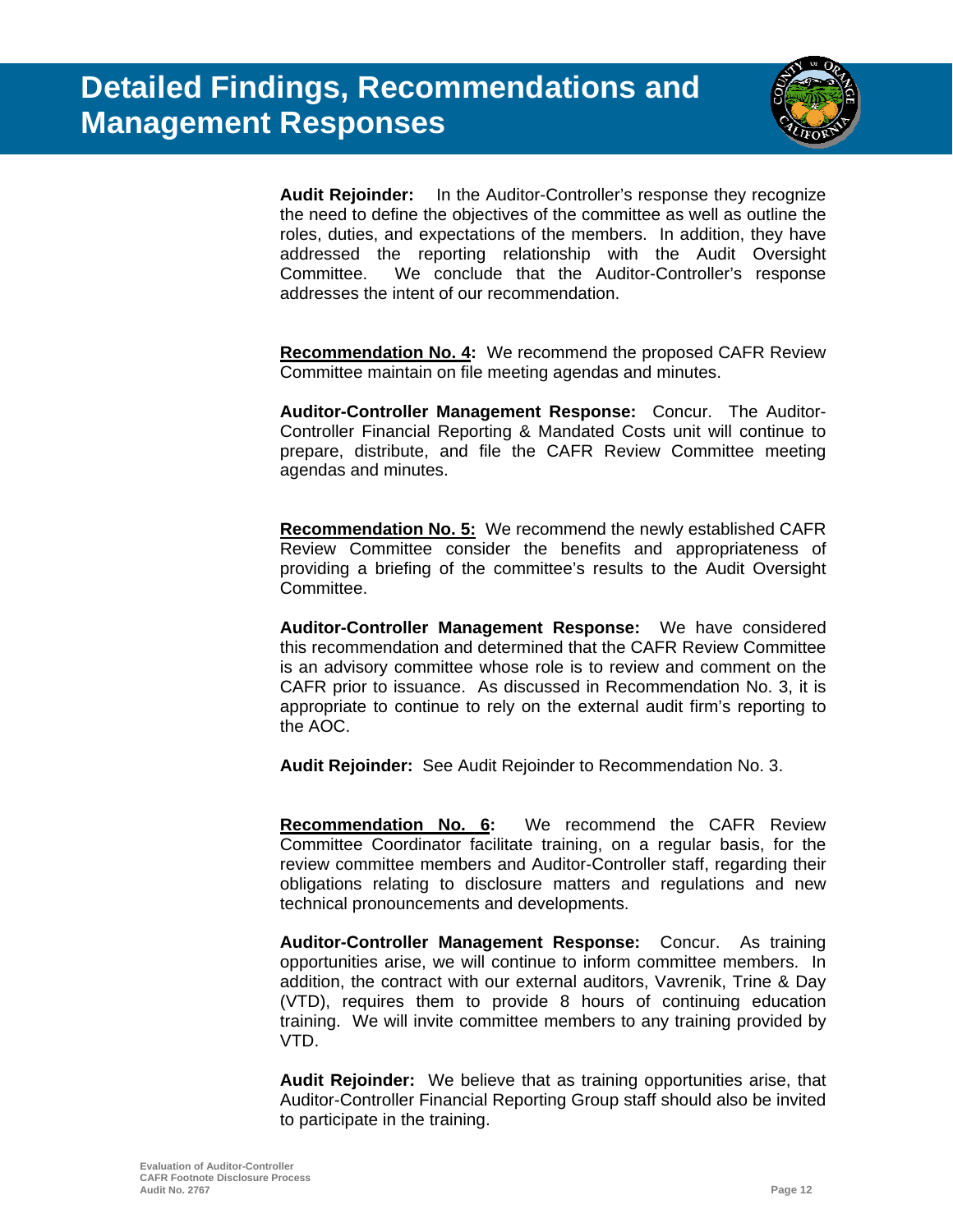

### **ATTACHMENT A: Report Item Classifications**

For purposes of reporting our audit observations and recommendations, we will classify audit report items into three distinct categories:

### **Material Weaknesses:**

Audit findings or a combination of Significant Issues that can result in financial liability and exposure to a department/agency and to the County as a whole. Management is expected to address "Material Weaknesses" brought to their attention immediately.

### **Significant Issues:**

Audit findings or a combination of Control Findings that represent a significant deficiency in the design or operation of processes or internal controls. Significant Issues do not present a material exposure throughout the County. They generally will require prompt corrective actions.

### **Control Findings and/or Efficiency/Effectiveness Issues:**

Audit findings that require management's corrective action to implement or enhance processes and internal controls. Control Findings and Efficiency/Effectiveness issues are expected to be addressed within our follow-up process of six months, but no later than twelve months.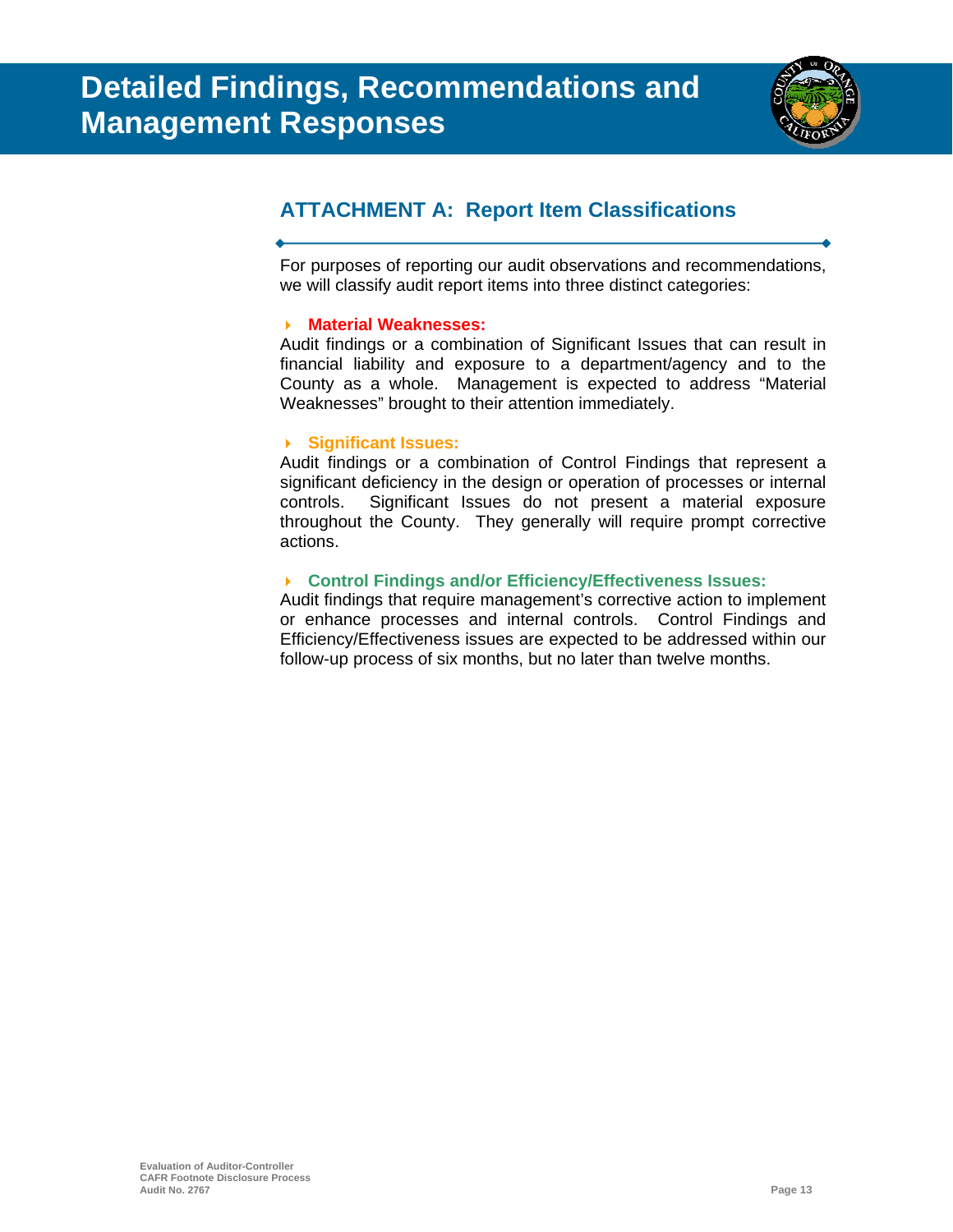

| <b>COUNTY OF ORANGE</b><br>HALL OF FINANCE AND RECORDS<br>12 CIVIC CENTER PLAZA, ROOM 200 INTERNAL AUDIT BEPARTHEN?<br>POST OFFICE BOX 567<br>2009 MAR 1   AM 5: 25 WILLIAM A. CASTRO<br>SANTA ANA, CALIFORNIA 92702-0567<br>$(714) 834 - 2450$<br>FAX: (714) 834-2569<br>www.ac.ocgov.com<br>DAVID E. SUNDSTROM, CPA<br><b>AUDITOR-CONTROLLER</b><br>March 10, 2009<br>TO:<br>Peter Hughes, Director<br>Internal Audit Department<br>SUBJECT:<br>Revised Draft Report of the Evaluation of Auditor-Controller CAFR Footnote<br>Disclosure Process for the Year Ending June 30, 2007, Audit No: 2767<br>Following is our response to the recommendations contained in the Revised Draft Report of the<br>Evaluation of Auditor-Controller CAFR Footnote Disclosure Process for the Year Ending<br>June 30, 2007.<br><b>Recommendation No. 1:</b> We recommend that the Auditor-Controller consider documenting the<br>requirements mandated in the respective financial reporting standards for CAFR footnote<br>disclosures. The documentation could be maintained within the existing project files supporting<br>specific CAFR footnote disclosures.<br><b>Auditor-Controller Response:</b> Concur. We will include a more detailed analysis of the Generally<br>Accepted Accounting Principles (GAAP) in the GAAP Guidance section of the Comprehensive<br>Annual Financial Report (CAFR) footnote disclosure files. The guidance will be more specific in<br>identifying all required elements in the footnote disclosures as well as supporting documentation for<br>major decisions made in the application of the GAAP guidance.<br><b>Recommendation No. 2:</b> We recommend that the Auditor-Controller consider enhancing the<br>instructions to more clearly define the criteria and level of the CAFR review by specific managers.<br>A detailed matrix of expertise, expectations, and financial reporting standards by subject matter | ACCOUNTING & TECHNOLOGY                                                  |
|------------------------------------------------------------------------------------------------------------------------------------------------------------------------------------------------------------------------------------------------------------------------------------------------------------------------------------------------------------------------------------------------------------------------------------------------------------------------------------------------------------------------------------------------------------------------------------------------------------------------------------------------------------------------------------------------------------------------------------------------------------------------------------------------------------------------------------------------------------------------------------------------------------------------------------------------------------------------------------------------------------------------------------------------------------------------------------------------------------------------------------------------------------------------------------------------------------------------------------------------------------------------------------------------------------------------------------------------------------------------------------------------------------------------------------------------------------------------------------------------------------------------------------------------------------------------------------------------------------------------------------------------------------------------------------------------------------------------------------------------------------------------------------------------------------------------------------------------------------------------------------------------------------------------------------------------------|--------------------------------------------------------------------------|
|                                                                                                                                                                                                                                                                                                                                                                                                                                                                                                                                                                                                                                                                                                                                                                                                                                                                                                                                                                                                                                                                                                                                                                                                                                                                                                                                                                                                                                                                                                                                                                                                                                                                                                                                                                                                                                                                                                                                                      | <b>JAN E. GRIMES</b><br><b>DIRECTOR</b><br>CENTRAL ACCOUNTING OPERATIONS |
|                                                                                                                                                                                                                                                                                                                                                                                                                                                                                                                                                                                                                                                                                                                                                                                                                                                                                                                                                                                                                                                                                                                                                                                                                                                                                                                                                                                                                                                                                                                                                                                                                                                                                                                                                                                                                                                                                                                                                      | <b>DIRECTOR</b><br>SATELLITE ACCOUNTING OPERATIONS                       |
|                                                                                                                                                                                                                                                                                                                                                                                                                                                                                                                                                                                                                                                                                                                                                                                                                                                                                                                                                                                                                                                                                                                                                                                                                                                                                                                                                                                                                                                                                                                                                                                                                                                                                                                                                                                                                                                                                                                                                      | PHILLIP T. DAIGNEAU<br><b>DIRECTOR</b><br>INFORMATION TECHNOLOGY         |
|                                                                                                                                                                                                                                                                                                                                                                                                                                                                                                                                                                                                                                                                                                                                                                                                                                                                                                                                                                                                                                                                                                                                                                                                                                                                                                                                                                                                                                                                                                                                                                                                                                                                                                                                                                                                                                                                                                                                                      |                                                                          |
|                                                                                                                                                                                                                                                                                                                                                                                                                                                                                                                                                                                                                                                                                                                                                                                                                                                                                                                                                                                                                                                                                                                                                                                                                                                                                                                                                                                                                                                                                                                                                                                                                                                                                                                                                                                                                                                                                                                                                      |                                                                          |
|                                                                                                                                                                                                                                                                                                                                                                                                                                                                                                                                                                                                                                                                                                                                                                                                                                                                                                                                                                                                                                                                                                                                                                                                                                                                                                                                                                                                                                                                                                                                                                                                                                                                                                                                                                                                                                                                                                                                                      |                                                                          |
|                                                                                                                                                                                                                                                                                                                                                                                                                                                                                                                                                                                                                                                                                                                                                                                                                                                                                                                                                                                                                                                                                                                                                                                                                                                                                                                                                                                                                                                                                                                                                                                                                                                                                                                                                                                                                                                                                                                                                      |                                                                          |
|                                                                                                                                                                                                                                                                                                                                                                                                                                                                                                                                                                                                                                                                                                                                                                                                                                                                                                                                                                                                                                                                                                                                                                                                                                                                                                                                                                                                                                                                                                                                                                                                                                                                                                                                                                                                                                                                                                                                                      |                                                                          |
|                                                                                                                                                                                                                                                                                                                                                                                                                                                                                                                                                                                                                                                                                                                                                                                                                                                                                                                                                                                                                                                                                                                                                                                                                                                                                                                                                                                                                                                                                                                                                                                                                                                                                                                                                                                                                                                                                                                                                      |                                                                          |
|                                                                                                                                                                                                                                                                                                                                                                                                                                                                                                                                                                                                                                                                                                                                                                                                                                                                                                                                                                                                                                                                                                                                                                                                                                                                                                                                                                                                                                                                                                                                                                                                                                                                                                                                                                                                                                                                                                                                                      |                                                                          |
| expert and statement component could be helpful.                                                                                                                                                                                                                                                                                                                                                                                                                                                                                                                                                                                                                                                                                                                                                                                                                                                                                                                                                                                                                                                                                                                                                                                                                                                                                                                                                                                                                                                                                                                                                                                                                                                                                                                                                                                                                                                                                                     |                                                                          |
| <b>Auditor-Controller Response:</b> Concur. We will consider this recommendation as we continue to<br>develop and define the structure of the CAFR Review Committee.                                                                                                                                                                                                                                                                                                                                                                                                                                                                                                                                                                                                                                                                                                                                                                                                                                                                                                                                                                                                                                                                                                                                                                                                                                                                                                                                                                                                                                                                                                                                                                                                                                                                                                                                                                                 |                                                                          |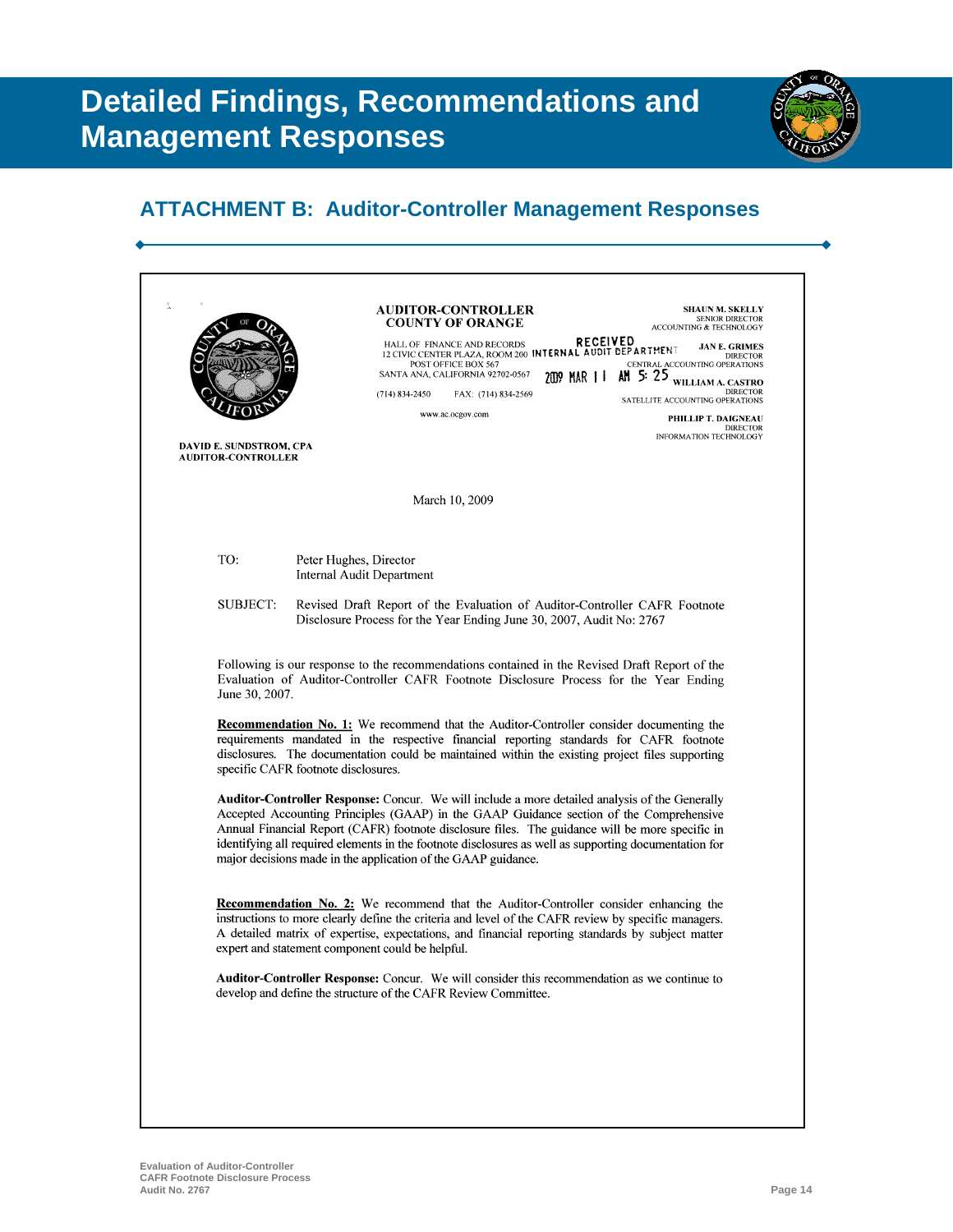

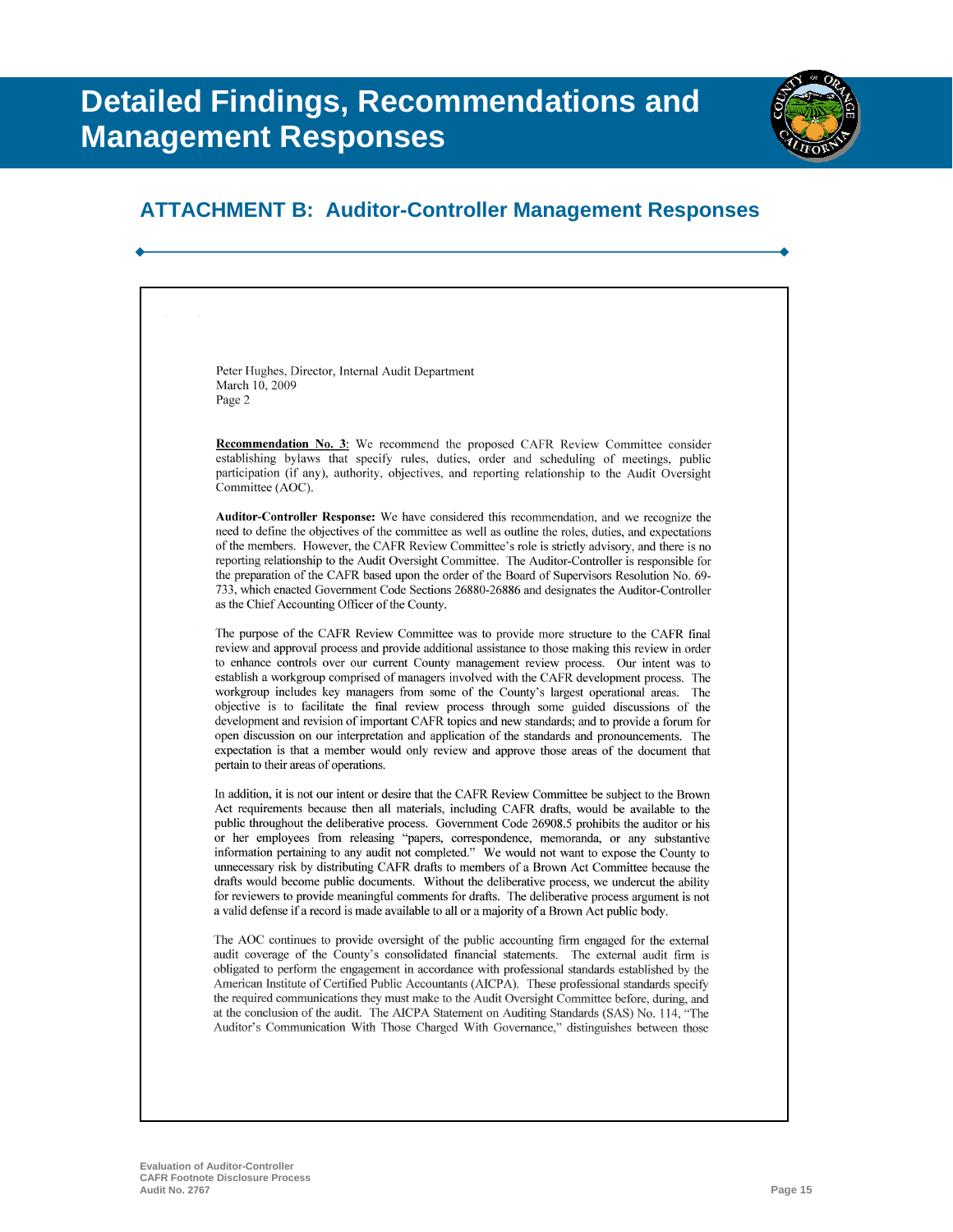